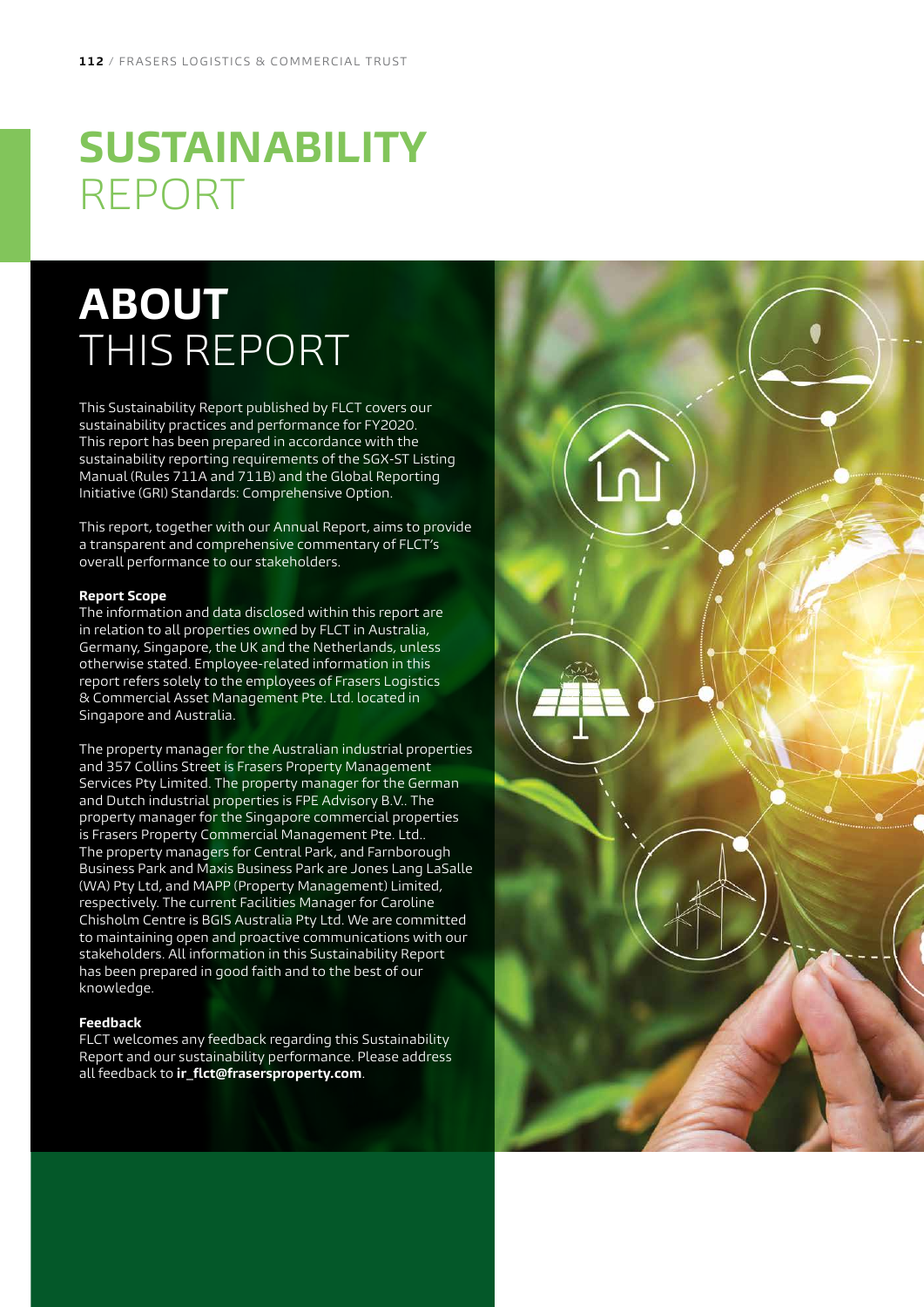<span id="page-1-0"></span>

- **112** [About This Report](#page-0-0)
- **113** Board Statement
- **114** [The Year at A Glance](#page-2-0)
- **115** [Making Sustainability Our](#page-3-0)  [Core Capability](#page-3-0)
- **116** [Managing Sustainability](#page-4-0)
- **120** [Acting Progressively](#page-8-0)
- **125** [Consuming Responsibly](#page-13-0)
- **131** [Focusing On People](#page-19-0)
- **139** [GRI Content Index](#page-27-0)

## **BOARD**  STATEMENT

FY2020 was an unprecedented year for FLCT in which we successfully executed and completed our landmark merger with FCOT to form what is today the seventh largest REIT in Singapore<sup>1</sup>, while navigating through a turbulent year brought about by the COVID-19 pandemic. Despite the challenges, we remain steadfast in our commitment to maintain FLCT's market-leading position as an industrial sector leader for sustainability, which is now augmented by the inclusion of the FCOT commercial portfolio.

At FLCT, we recognise that sustainability is a competitive advantage and together with our Sponsor, we have made substantial progress with our sustainability strategy. FLCT has committed to achieve a net zero carbon status by 2030, in line with Frasers Property's ambition to be net zero carbon as an organisation. We have developed a workplan to realise our commitment through the various focus areas within our strategy, 'A Different Way'. To fast track the delivery, we identified short and long-term targets and have embarked on works to start the decarbonisation of our operations. We are also investing in our people and the communities to ensure that they thrive alongside our business.

Our efforts were once again recognised as we emerged as 'Industrial - Global Listed Sector Leader' for our excellence in sustainability by the Global Real Estate Sustainability Benchmark (GRESB). With an expanded portfolio, we endeavour to continue to achieve the same in the coming years.

To ensure that we are on track to achieve our goals and targets, the Board is supported by the Sustainability Steering Committee ("SSC") together with the Sustainability Project Management Office to drive the sustainability agenda within FLCT. The Board continues to provide strategic oversight of the management and monitoring of FLCT's performance pertaining to sustainability.

We invite you to read more about our initiatives and achievements in our Sustainability Report.

#### **Board of Directors**

Frasers Logistics & Commercial Asset Management Pte. Ltd. REIT Manager of Frasers Logistics & Commercial Trust

1 Based on market capitalisation as at 30 September 2020. Source: Bloomberg LLP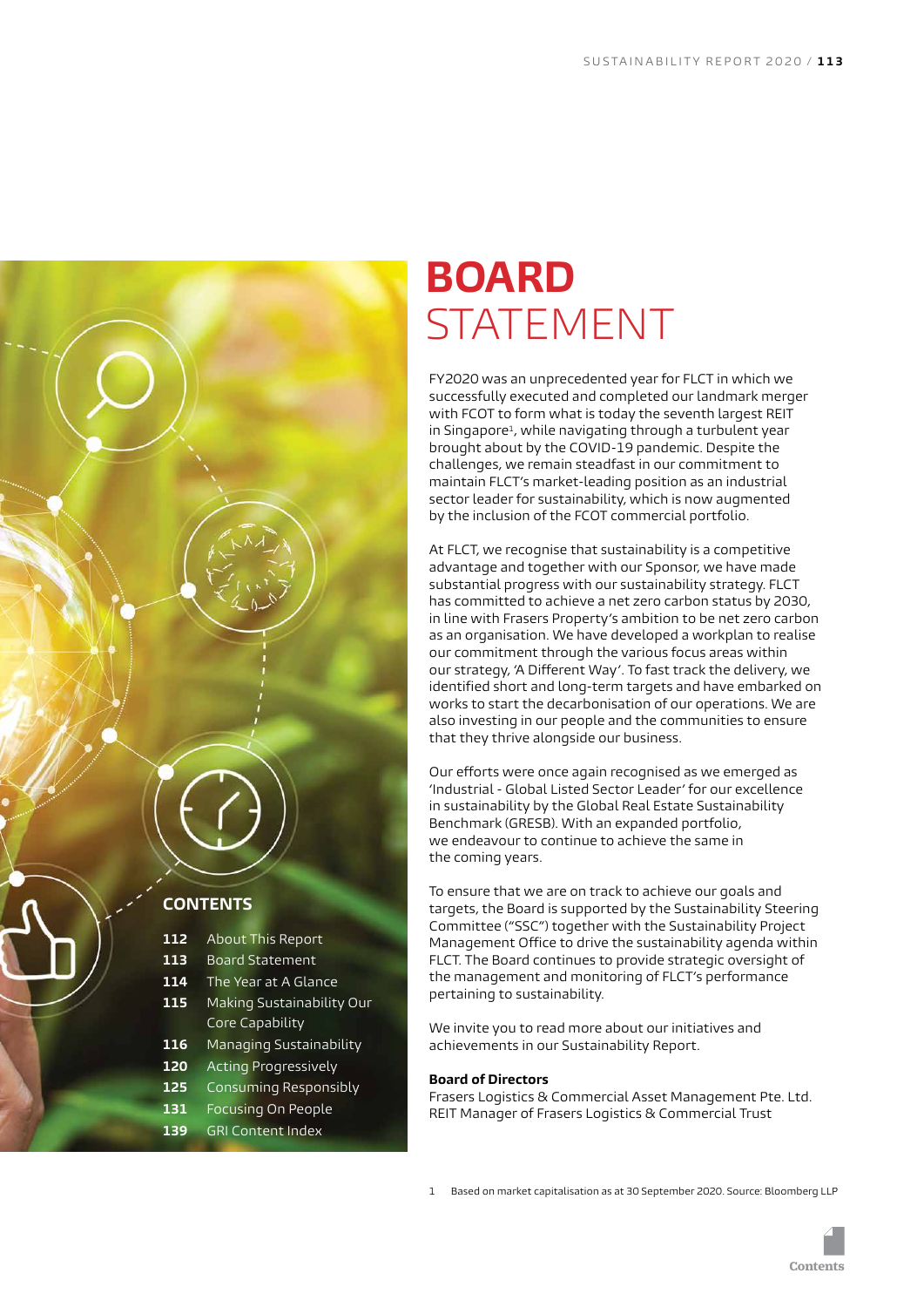# <span id="page-2-0"></span>THE YEAR **AT A GLANCE**

## **ACTING PROGRESSIVELY**

T G R E S B Sector Leader 2020

FLT achieved **Industrial - Global Listed Sector Leader status with a 5 Star rating**

#### FCOT ranked **Top-5 in Asia-Pacific in Diversified Office/Industrial with a 4 Star rating**

# **NABERS**

First premium office building in Perth, Australia to attain a

**5.0 Star NABERS** Energy base building rating

Three employees of the REIT Manager are trained as **Innovation Champions**

## **CONSUMING RESPONSIBLY**

**GHG** Reduced portfolio GHG emissions intensity by 14.6% for logistics and industrial and 11.8% for commercial

from FY2019



across our logistics and industrial portfolio use high-efficiency light fittings

**Installed 100kW**  of solar panels on **40%** of our industrial properties



harvested and used on-site





## **FOCUSING ON PEOPLE**

**Adopted the Group Corporate Social Responsibility Policy and Diversity & Inclusion Policy**

**47**  average training hours completed by employees of the REIT Manager



REIT Manager's employees in Singapore received ESG-related training

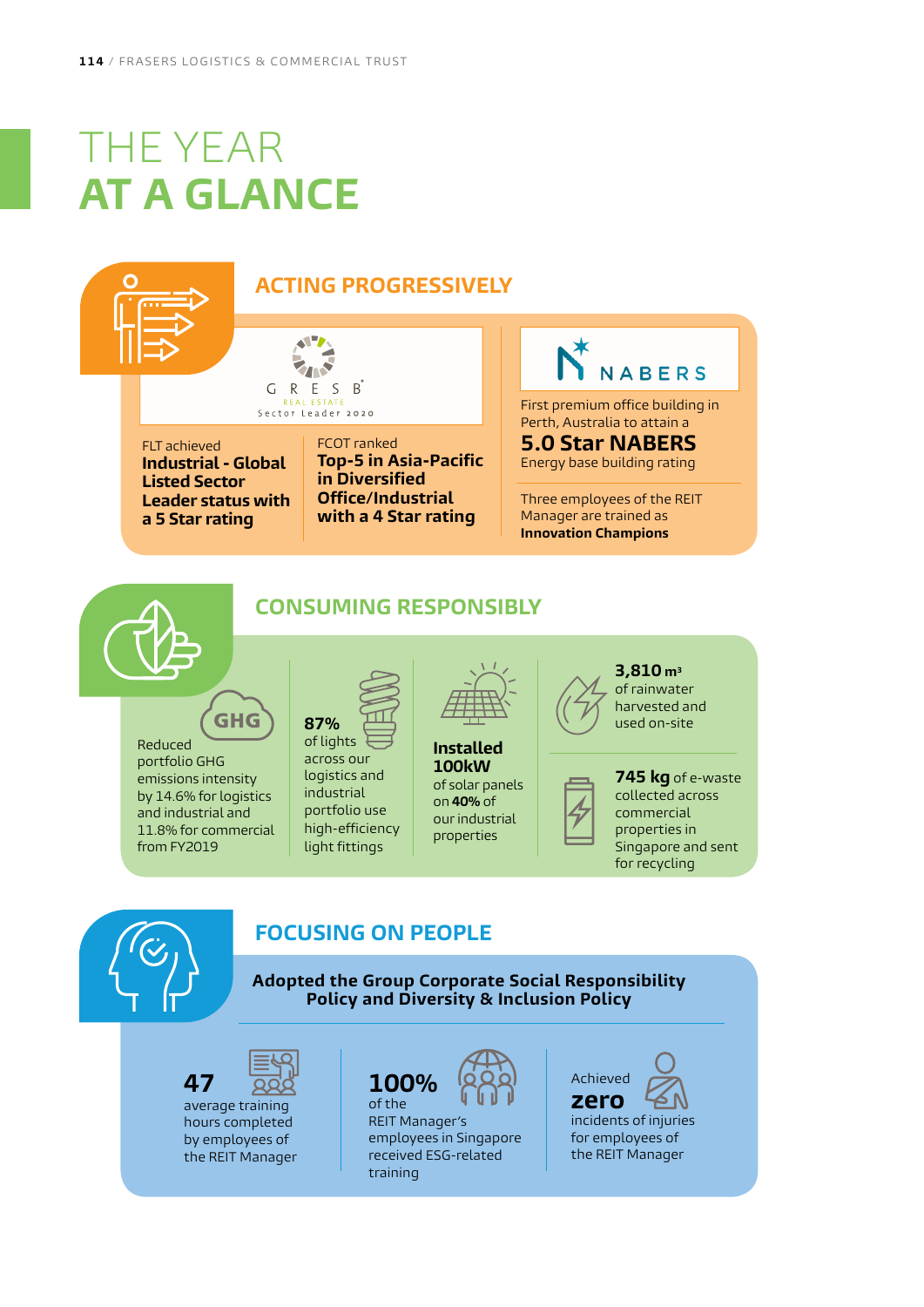# <span id="page-3-0"></span>MAKING SUSTAINABIL **OUR CORE CAPABILIT**

FLCT recognises the importance of addressing key global environmental and social issues. 'A Different Way' provides the overarching strategy that drives FLCT's approach through three focus areas – Acting Progressively, Consuming Responsibly and Focusing on People. We recognise and understand that sustainability is more than just managing risks. Sustainability provides opportunities to enhance our resilience, provide better customer performance and future-proof our business for the long-term.

During the last 12 months, Frasers Property achieved a key milestone by establishing five long-term goals to further strengthen the Group's commitment and deepen the integration of sustainability into the Group's business operations. **The Group's goals:**

- **• To be a net zero carbon corporation by 2050**
- **• To be climate resilient and establish adaptation and mitigation plans by 2024**
- **• To have green certification for 80% of the Group's owned and managed assets by 2024**
- **• To finance the majority of the Group's sustainable asset portfolios with green/ sustainable financing by 2024**
- **• To train all employees in sustainability by 2021**

FLCT's strategy is aligned with the Group's sustainability strategy. One of our key goals is to achieve net zero carbon status by 2030. We have also identified specific goals and targets for FLCT to continue to lead the way and measure our sustainability performance.



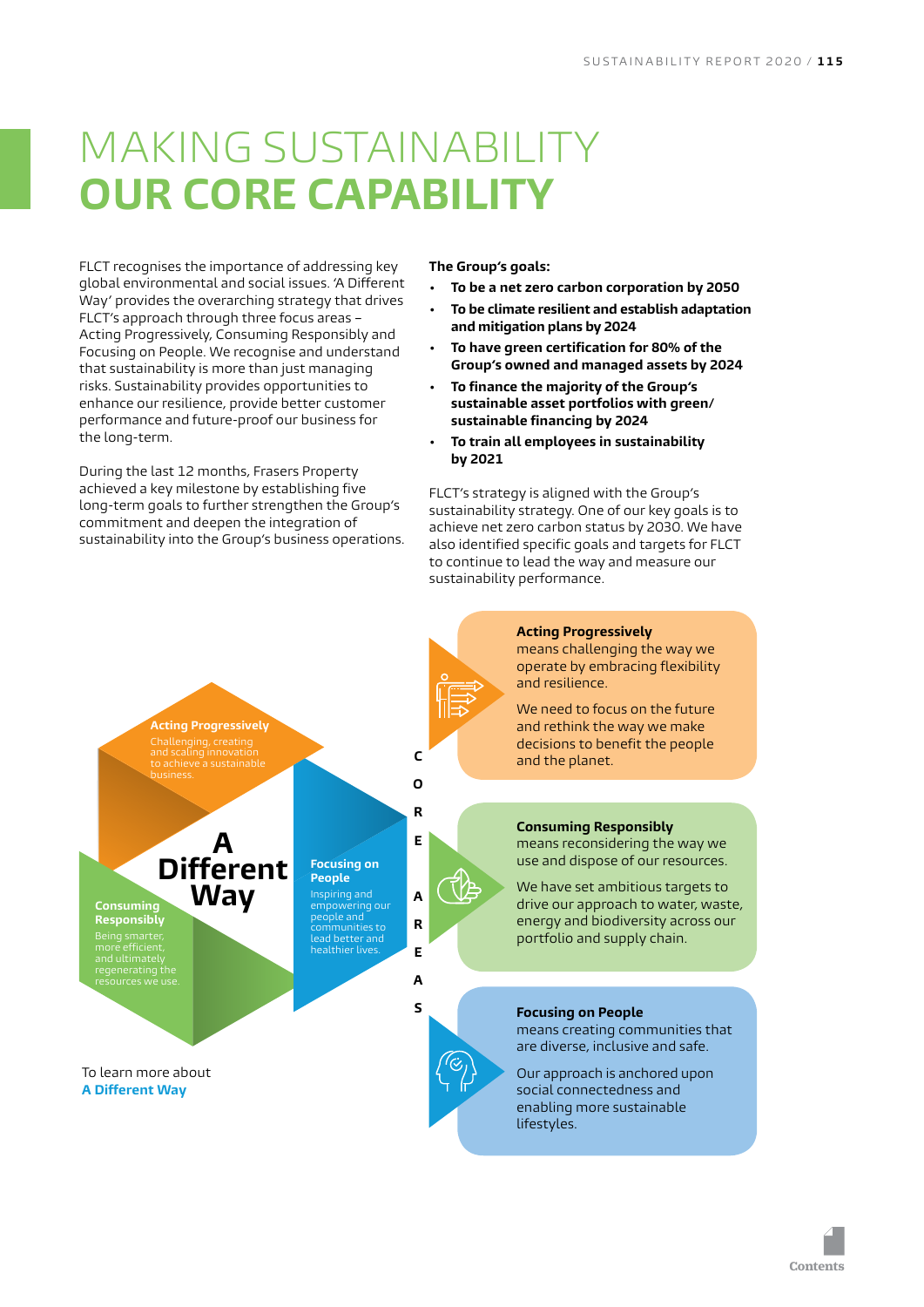# <span id="page-4-0"></span>MANAGING **SUSTAINABILITY**

Effective management is the foundation to achieving our sustainability goals and targets, and we work collaboratively with our Sponsor on our sustainability strategies. Our sustainability agenda is driven the SSC, chaired by the Sponsor's CEO, Mr Panote Sirivadhanabhakdi. The SSC is tasked to review the strategic directions of the Group's sustainability strategy and performance against goals and targets and reports to the Board. The SSC is supported by three core sustainability teams – the Group Sustainability Team, the Project Management Office as well as the Global Sustainability Taskforce ("Taskforce") which

comprises management representatives across the Group's business units and from the REIT Manager. The Taskforce is responsible in supporting the various business units in developing their sustainability action plans and monitoring their performance.

#### **Stakeholder Engagement**

Stakeholders' expectations and concerns evolve over time. It is important that we constantly engage with our stakeholders to identify the key material issues to facilitate continuous improvement in our operations to create the most impact.

| Key Stakeholders                                                               | <b>Key Topics of Concern</b>                                                                                                                                                                                                                                                                                                                                         |
|--------------------------------------------------------------------------------|----------------------------------------------------------------------------------------------------------------------------------------------------------------------------------------------------------------------------------------------------------------------------------------------------------------------------------------------------------------------|
| <b>Tenants</b>                                                                 | • Clean, safe and pleasant environment<br>• Reliable and efficient buildings<br>• Tenant engagement activities<br>• Tenant satisfaction<br>• Quality of facilities and services<br>• Health and safety<br>· Collaborating with tenants on their corporate social responsibility ("CSR") initiatives<br>• Improving the energy and water efficiency of our properties |
| <b>Employees</b>                                                               | • Friendly and safe working environment<br>• Fair and competitive employment policies<br>· Staff development<br>• Health and safety<br>• Business' impacts on the environment and society                                                                                                                                                                            |
| Contractors/Consultants/<br><b>Suppliers</b>                                   | • Health and safety<br>· Business performance                                                                                                                                                                                                                                                                                                                        |
| <b>Property managers</b>                                                       | • Key performance indicators for property managers<br>• Operational performance of the properties                                                                                                                                                                                                                                                                    |
| Unitholders and investor<br>community                                          | · Sustainable distribution<br>• Operational and financial performances<br>• Business strategies and outlook<br>• Timely and transparent reporting<br>· Good corporate governance                                                                                                                                                                                     |
| <b>Local community</b>                                                         | • Build and nurture relationships with the wider community<br>• Community investments<br>• Business' impacts on the environment and society                                                                                                                                                                                                                          |
| Regulators/Non-<br><b>Governmental Organisations</b><br>(NGOs)/Industry bodies | • Government policies on SREITs or real estate sectors<br>• Compliance with rules and regulations<br>• Engagement with industry forums and trade associations<br>• Corporate governance                                                                                                                                                                              |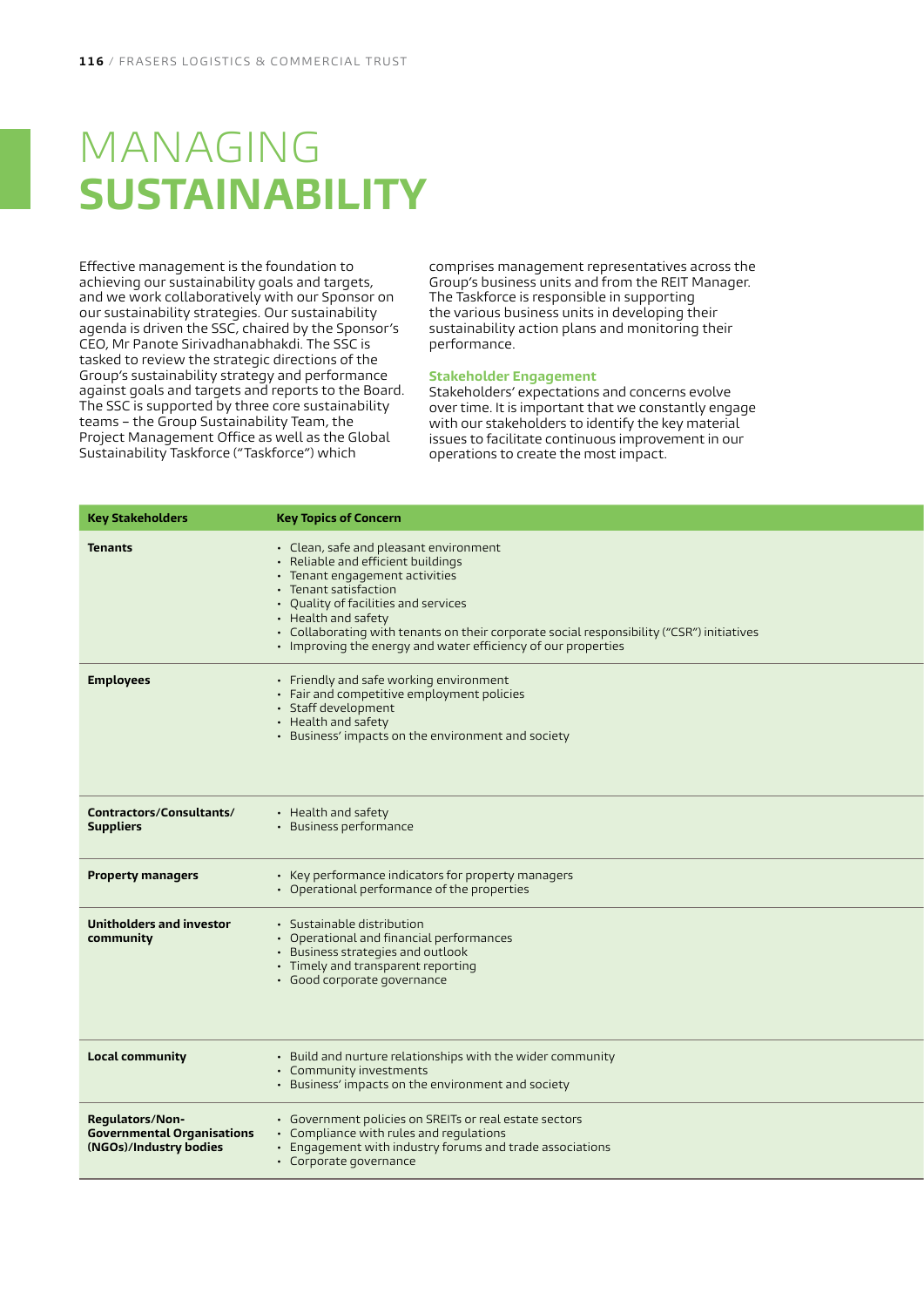#### **Industry Alignment**

We believe in driving positive change in the real estate industry by sharing our knowledge and experience, especially on the topic of sustainability. As part of the Group, we actively engage with industry bodies on sustainability matters.

#### **Memberships of Associations**

- Member of the Singapore Green Building Council (SGBC)
- Member of the Green Building Council of Australia (GBCA)<br>• Member of the REIT Association of Singapore (REITAS)
- Member of the REIT Association of Singapore (REITAS)
- Member of Securities Investors Association (Singapore) (SIAS)
- Global Compact Network of Singapore (GCNS)

**Endorsement and Participation in Sustainability Initiatives**

- United Nations Global Compact (UNGC) Principles
- United Nations Sustainable Development Goals (SDGs)
- The Global Real Estate Sustainability Benchmark (GRESB)
- United Nations Women Empowerment Principles (UNWEP)
- Paris Agreement of the United Nations Framework
- Convention on Climate Change (UNFCCC)
- CitySwitch Green Office Programme of Australia

|             | <b>Mode of Engagement</b>                                                                                                                                                                                                                                                                                                                                                                                                            | Frequency of Engagement and FY2020 Highlights                                                                                                                                                    |
|-------------|--------------------------------------------------------------------------------------------------------------------------------------------------------------------------------------------------------------------------------------------------------------------------------------------------------------------------------------------------------------------------------------------------------------------------------------|--------------------------------------------------------------------------------------------------------------------------------------------------------------------------------------------------|
|             | • Tenant engagement programs<br>• Joint community programs with tenants<br>• Tenant surveys<br>• Tenant meetings                                                                                                                                                                                                                                                                                                                     | • Throughout the year, the REIT Manager (or<br>through the property managers) actively<br>engaged tenants<br>• Conduct annual tenant surveys                                                     |
|             | • Performance appraisals<br>• Team bonding activities<br>• Orientation program for new staff<br>• Communication via Frasers Property intranet and Workplace<br>• Professional and sustainability training<br>• Company and employee activities such as Annual Dinner & Dance, sports<br>events and fitness programmes<br>• Environmental and Health & Safety awareness activities                                                    | $\cdot$ Once a year<br>• Throughout the year<br>$\cdot$ Upon joining<br>• Throughout the year<br>• Throughout the year<br>• Throughout the year<br>• Throughout the year                         |
|             | • Bilateral communication with our contractors, suppliers, and consultants                                                                                                                                                                                                                                                                                                                                                           | • FLCT maintains regular interactions with<br>contractors, consultants and suppliers as<br>applicable                                                                                            |
|             | • Regular meetings and discussions<br>• Emails and phone calls                                                                                                                                                                                                                                                                                                                                                                       | • Throughout the year<br>• Throughout the year                                                                                                                                                   |
| tours       | • Local and overseas investor meetings, conferences, roadshows and property<br>• Post-results briefings for analysts and investors<br>· Annual General Meetings<br>• Website, announcements, management presentations, press release,<br>webcasts of half-year and full-year results briefings <sup>a</sup><br>· Bilateral communication, one-on-one meetings and site tours<br>• Environment, social and governance ("ESG") surveys | • Refer to Investor Relations on pages 70 to 72<br>• Participation in 2020 GRESB Real Estate<br>Assessment, achieved a score of 87 out of 100 for<br>FLT and 78 out of 100 for FCOT <sup>b</sup> |
| • Donations | • Social and community events and activities<br>· Sustainability report                                                                                                                                                                                                                                                                                                                                                              | • Refer to pages 136 to 138<br>$\cdot$ Once a year                                                                                                                                               |
|             | • Meetings, briefings and consultations<br>• Industry conferences and seminars and memberships in industry bodies<br>such as REITAS (FCOT is one of the pioneer members)<br>• Participation in NGOs                                                                                                                                                                                                                                  | • Throughout the year<br>• Refer to Industry Alignment above<br>• Throughout the year                                                                                                            |

a — With effect from November 2020, the REIT Manager provides webcast presentation of FLCT's half-year and full-year results briefings<br>b — The results of the 2020 Real Estate Assessment by GRESB were released on 16 Novembe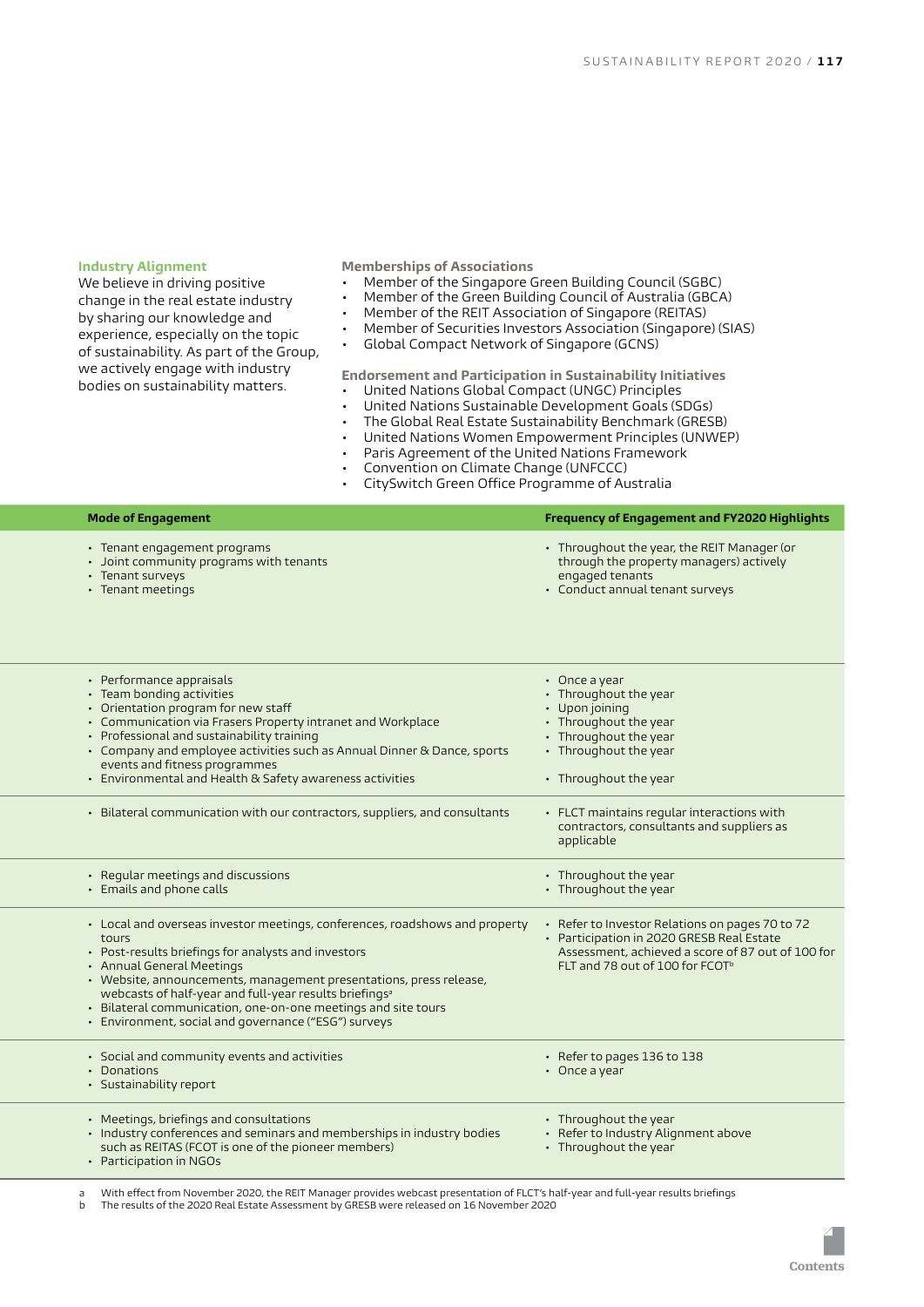#### **MATERIALITY ASSESSMENT**

Our material topics are regularly reviewed to ensure relevance to the business and stakeholders. Last year, a survey was conducted by the Sponsor with internal and external stakeholders to understand their views on our material ESG topics. The material topics for both FLT and FCOT are similar and continue to remain relevant. As we strengthened our sustainability strategy and approach, we have also deepened our alignment with the United Nations Sustainability Development Goals (SDGs) and Goal 13 – Climate Action was identified as an additional SDG that we contribute to. Goal 13 corresponds with our Acting Progressively and Consuming Responsibly pillars. The table here shows where significant impacts occur for each of our material topics and where we have caused or contributed to the impacts through our business relationships.

| Sustainability<br>Framework    | <b>Focus Area</b>                      | <b>What it means to FLCT</b>                                                                                                                                                                                                                                                        |  |
|--------------------------------|----------------------------------------|-------------------------------------------------------------------------------------------------------------------------------------------------------------------------------------------------------------------------------------------------------------------------------------|--|
| Acting<br><b>Progressively</b> | <b>Risk-based</b><br><b>Management</b> | We must maintain high standards of integrity, accountability and responsible governance and<br>comply with the relevant laws and regulations to earn the trust of our stakeholders.                                                                                                 |  |
|                                | Responsible<br>Investment              | Achieving long-term value is a priority for the REIT and hence it is critical to ensure the<br>sustainable growth of FLCT's economic performance.                                                                                                                                   |  |
|                                | Resilient<br><b>Properties</b>         | The industry is changing rapidly. We need to be flexible and resilient in the way we operate. We<br>need to build our properties' resilience to better face future challenges and grow our business.                                                                                |  |
|                                | <b>Innovation</b>                      | Fostering an innovation culture that creates value and strengthens our competitive edge.<br>Deliver added value to our tenants through innovative solutions.                                                                                                                        |  |
| Consuming<br>Responsibly       | Energy &<br>Carbon                     | Energy consumption in the building sector is one of the largest sources of energy usage around<br>the world. We endeavour to improve overall energy performance for our properties and<br>proactively work with our tenants to help them manage the properties' energy consumption. |  |
|                                | Water                                  | Water is a scarce resource. We strive to optimise water usage at our properties and to work with<br>tenants to conserve water, where possible.                                                                                                                                      |  |
| <b>Focusing on</b><br>People   | Diversity<br>&Inclusion                | Empowering and promoting the social inclusion of all, irrespective of age, sex, disability, race,<br>ethnicity, origin, religion, economic or other status.                                                                                                                         |  |
|                                | Skills &<br>Leadership                 | It is paramount that the REIT Manager has the capacity to manage and expand FLCT's portfolio<br>to create value for our stakeholders. We seek to attract, develop and retain a workforce with<br>diverse skills and knowledge that forms the cornerstone of our success.            |  |
|                                | Health &<br>Well-being                 | As landlords, our priority is to create places where people feel comfortable, safe and enhances<br>their well-being. We ensure that our employees, suppliers, contractors, and tenants have a safe<br>working environment.                                                          |  |
|                                | Community<br>Connectedness             | We have the potential to create significant positive impacts in the communities that<br>we operate in through our properties. We endeavour to run a business that responds to our<br>communities' needs.                                                                            |  |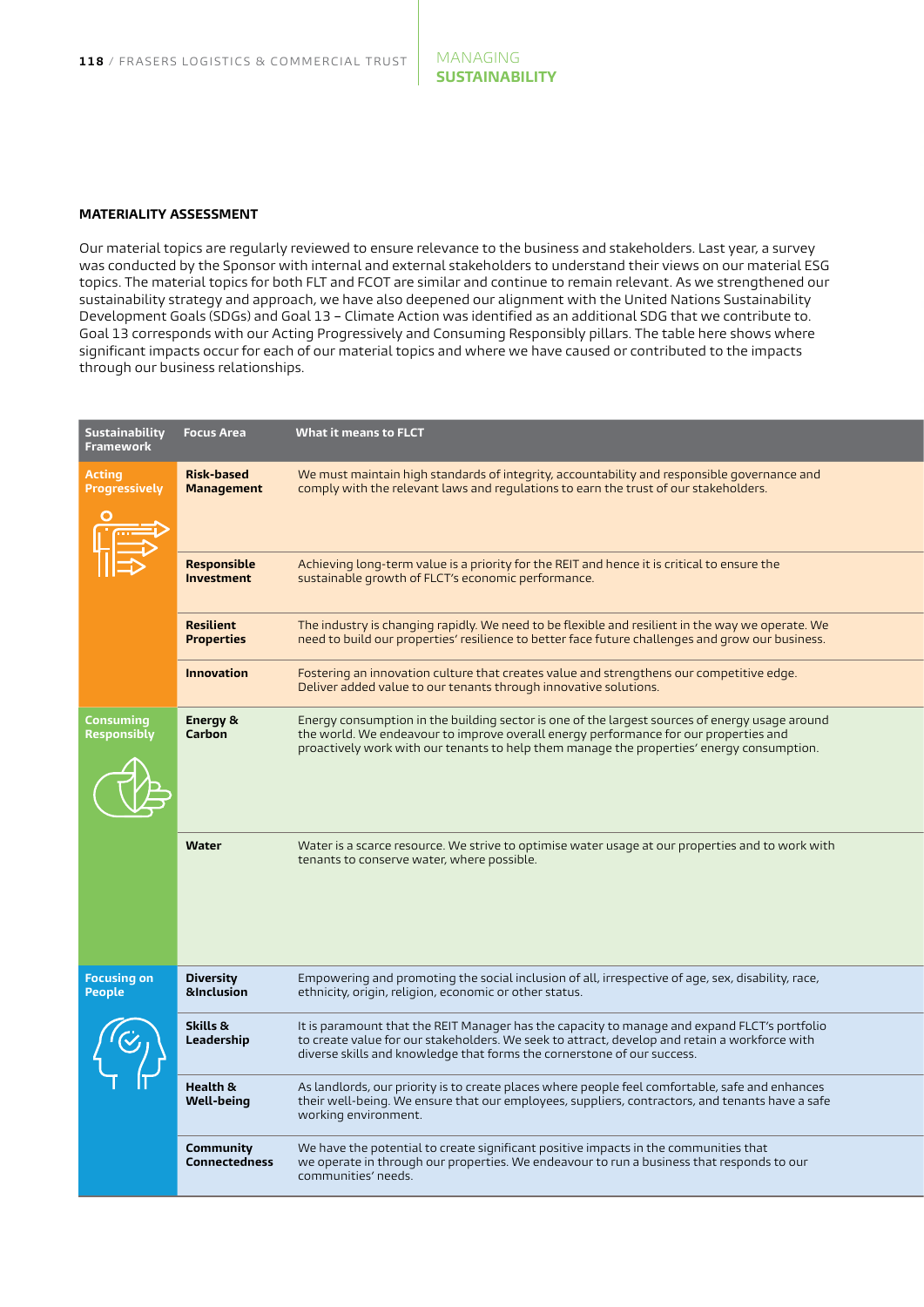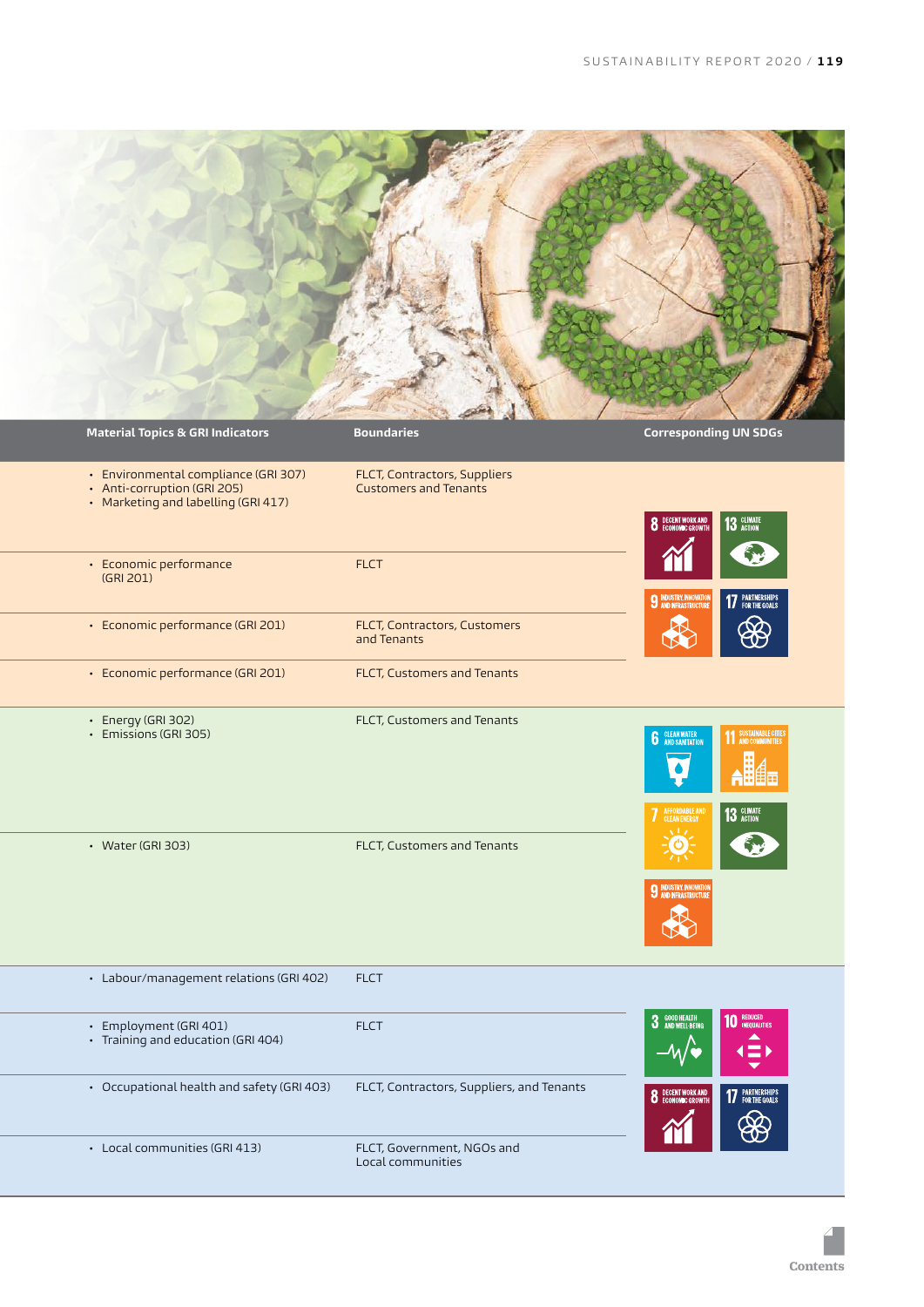# <span id="page-8-0"></span>ACTING **PROGRESSIVELY**



We are committed to creating long-term value for our portfolio. A progressive mindset grounded by strong corporate governance are integral to our business model. We integrate ESG considerations into our business decisions to build resilience and holistically manage risks associated with our business to continue to lead the way in the real estate industry.

#### **Our Approach**

- Establish policies to guide and manage our approach to achieve our business and sustainability objectives
- Adopt green building certifications and responsible investment practices
- Cultivate a culture that supports innovation

#### **Our Progress**

| <b>Focus Area</b>                                                                                                                                                                                                                                                                                                                                                                                                                                                                                                                            | <b>Our Goals</b>                                                                                                                                                                                                                                                                                                           | <b>Our Progress in FY2020</b>                                                                                                                                                                                                                                                                                                                                                                                | <b>Contribution to</b><br><b>UN SDGs</b>                                                                |  |
|----------------------------------------------------------------------------------------------------------------------------------------------------------------------------------------------------------------------------------------------------------------------------------------------------------------------------------------------------------------------------------------------------------------------------------------------------------------------------------------------------------------------------------------------|----------------------------------------------------------------------------------------------------------------------------------------------------------------------------------------------------------------------------------------------------------------------------------------------------------------------------|--------------------------------------------------------------------------------------------------------------------------------------------------------------------------------------------------------------------------------------------------------------------------------------------------------------------------------------------------------------------------------------------------------------|---------------------------------------------------------------------------------------------------------|--|
| <b>Risk-based</b><br><b>Management</b>                                                                                                                                                                                                                                                                                                                                                                                                                                                                                                       | Establish holistic overarching<br>internal policies to govern and quide<br>management of the focus areas.                                                                                                                                                                                                                  | • FLCT adopted the Group<br>Diversity & Inclusion Policy<br>and Group Corporate Social<br>Responsibility Policy.                                                                                                                                                                                                                                                                                             | DECENT WORK AND<br>ECONOMIC GROWTH                                                                      |  |
| <b>Responsible</b><br>Achieve at least an average 4-star Green<br><b>Investment</b><br>Star Performance as assessed by the<br><b>GBCA</b> for the industrial portfolio<br>by 2021.<br>Achieve at least BCA Green Mark Gold<br>Certifications for all commercial assets in<br>Singapore by FY2024.<br>Achieve green certification for at least<br>80% of the commercial portfolio by<br>FY2024.<br>Endeavour to continue structuring<br>new borrowings in the form of<br>sustainability linked-loans/bonds or<br>green loans/bonds in FY2021. |                                                                                                                                                                                                                                                                                                                            | • Highest Green Star performance<br>rated (84.0%) industrial portfolio<br>in Australia as assessed by GBCA.<br>• A total of 86.0% of commercial<br>GLA are certified green in<br>Singapore, Australia and the UK.<br>• \$660 million of sustainability-<br>linked credit facilities secured.                                                                                                                 | <b>INDUSTRY, INNOVATIO</b><br><b>LAND INFRASTRUCTURE</b><br>13 GLIMATE<br>PARTNERSHIPS<br>For the goals |  |
| <b>Resilient</b><br><b>Properties</b>                                                                                                                                                                                                                                                                                                                                                                                                                                                                                                        | Carry out climate risk assessments and<br>implement asset-level adaptation and<br>mitigation plans with alignment to the<br>Task Force on Climate-Related Financial<br>Disclosures ("TCFD") framework by 2024.<br>Update the Resilience Policy and<br>Framework to align with TCFD<br>recommendations by 31 December 2020. | • In collaboration with the Group,<br>we will be conducting a climate<br>risk assessment for our portfolio<br>in the coming year. The climate<br>risk assessment has been<br>completed for the properties in<br>Australia as part of the Green<br>Star performance certification.<br>• The alignment with TCFD<br>recommendations is on-going<br>and is to be delivered as part of<br>the Group initiatives. |                                                                                                         |  |
| <b>Innovation</b>                                                                                                                                                                                                                                                                                                                                                                                                                                                                                                                            | Foster an innovation culture to create<br>value for all by 2030.                                                                                                                                                                                                                                                           | • Trained three employees of the<br><b>REIT Manager as Innovation</b><br>Champions.                                                                                                                                                                                                                                                                                                                          |                                                                                                         |  |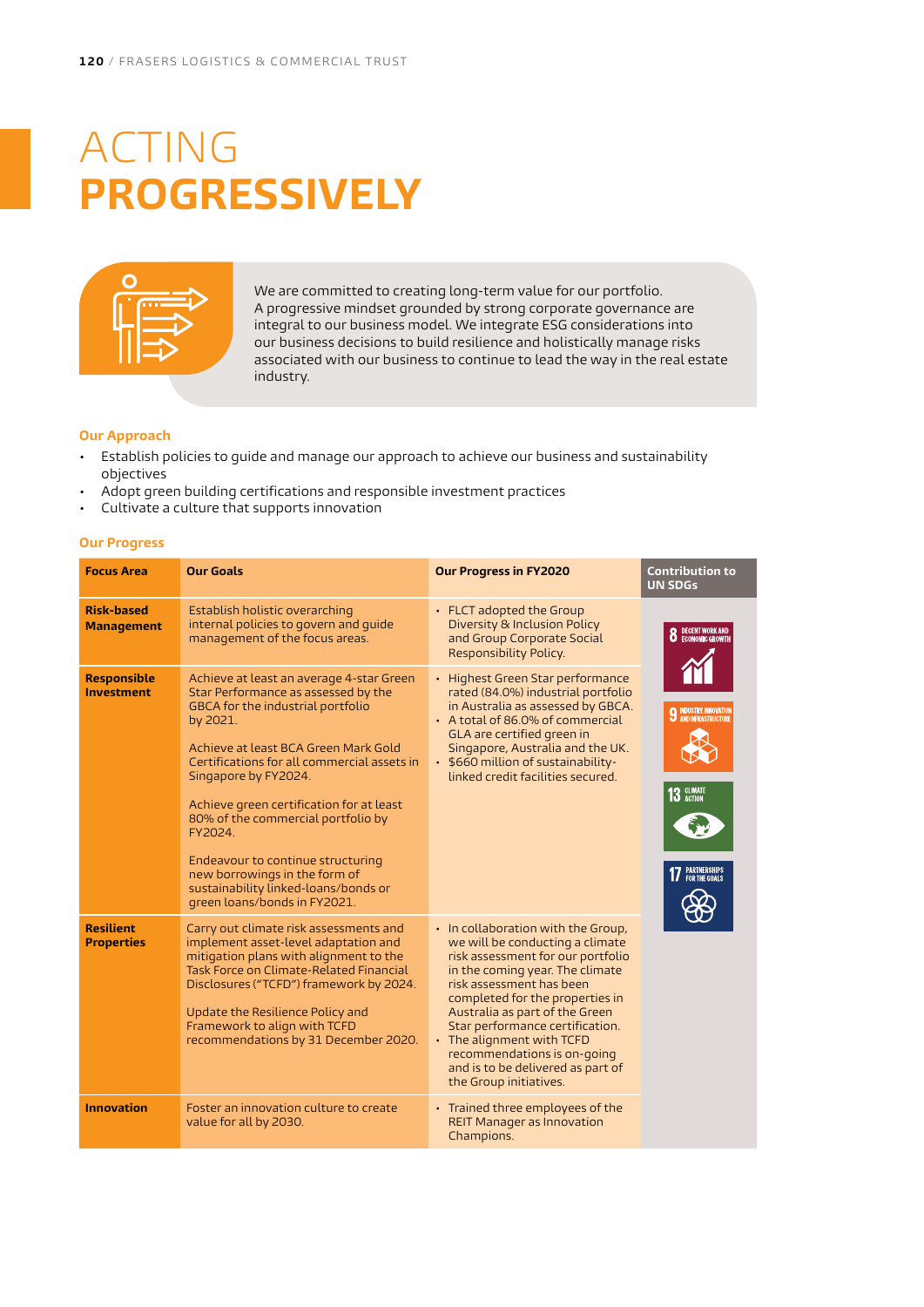#### **Risk-Based Management**

FLCT firmly believes that strong corporate governance and high standards of integrity extend beyond compliance to laws and regulations to strengthen the trust and confidence of stakeholders in our business. It is critical to embed good governance values to strengthen the organisational conduct and culture to truly improve the effectiveness of our management and performance.

We uphold a high level of accountability and responsibility and adhere to the following corporate policies:

- Code of Business Conduct
- Whistle-blowing Policy
- Anti-bribery Policy
- Competition Act Compliance Manual
- Personal Data Protection Act Policy
- Environment, Health and Safety Policy
- Compliance Manual
- Policy on Dealing in Units of FLCT and Reporting Procedures
- Policy for Prevention of Money Laundering and Countering the Financing of Terrorism
- Policy on Outsourcing
- Treasury Policy
- Manual of Authority
- Investor Relations Policy
- Board Diversity Policy
- Diversity and Inclusion Policy
- Corporate Social Responsibility Policy

We have a robust internal independent audit process led by the Sponsor's internal audit that focuses on examining the adequacy of internal controls, risk management and corporate governance2.

As part of our commitment to good corporate governance, we have been a signatory to the annual Corporate Governance Statement of Support initiated by the Securities Investors Association (Singapore) (SIAS) since FLCT's listing in 2016.

During the year, we did not record any breaches of laws and regulations in relation to the environment, bribery and corruption and industry codes in relation to marketing communications. We endeavour to maintain this performance in the coming year.

As recognition of our good corporate governance and disclosure practices, FLCT was ranked 11<sup>th</sup> out of 45 in the Singapore Governance and Transparency Index 2020 (REIT and Business Trust category).

#### **Responsible Investment**

To ensure that we continue to create value to the business and Unitholders in the long-term, we make sound investments to strengthen the sustainability attributes of our portfolio to stay ahead within the industry. Where possible, our logistics and industrial and commercial properties are certified to various recognised green building certifications such as Green Mark and Water Efficient Building in Singapore, Green Star and/or NABERS in Australia, Germany and the Netherlands and BREEAM in the UK. We aim to achieve at least an average 4-star Green Star Performance portfolio for all the logistics and industrial portfolio by 2021 and to achieve green certification for 100% of commercial portfolio by FY2024.

We also endeavour to continue structuring new borrowings in the form of sustainability linkedloans/bonds or green loans/bonds in FY2021.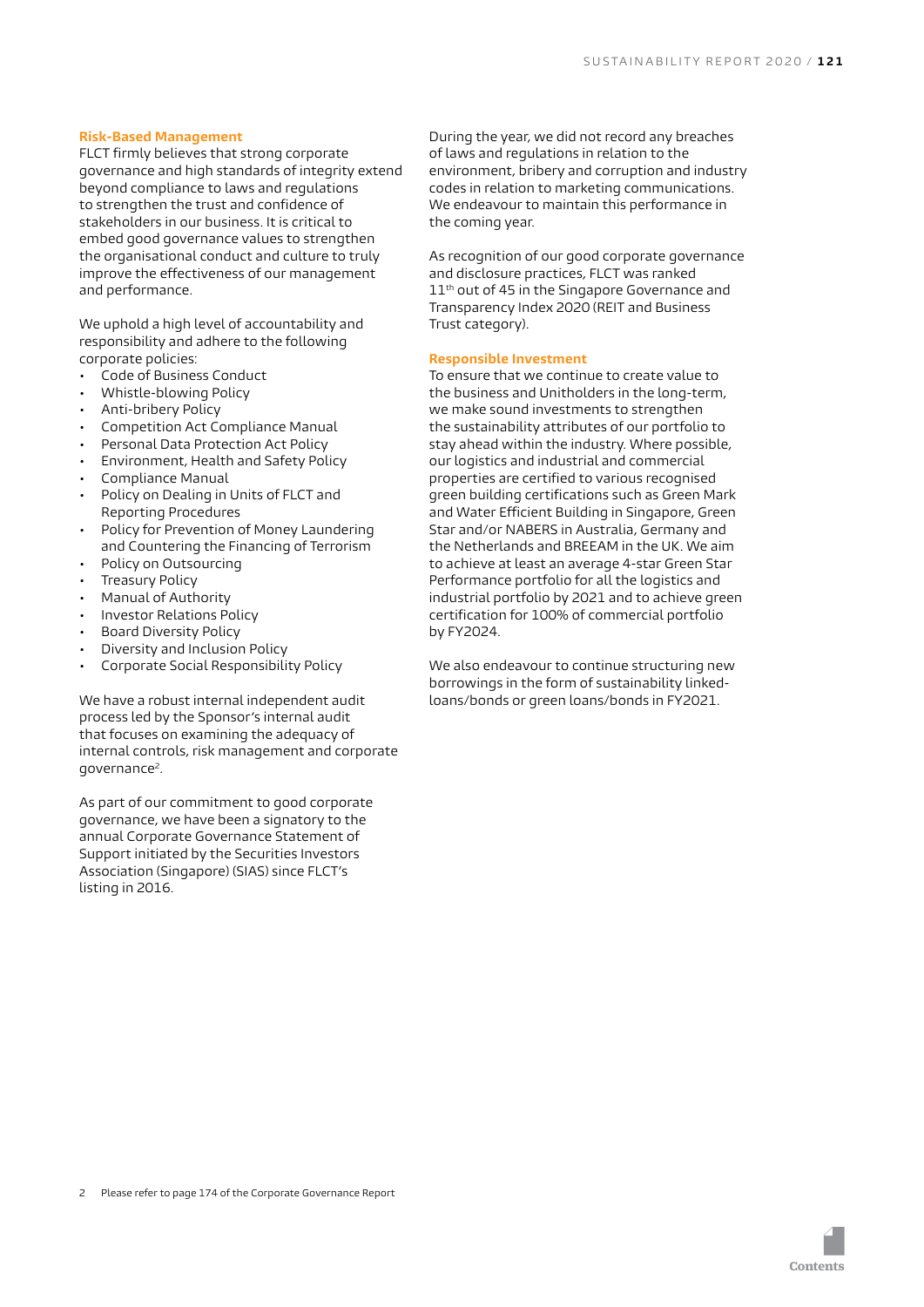#### **Our Green Portfolio**

As a result of our team's efforts, FLCT has the highest Green Star Performance rated industrial portfolio in Australia at 84.0%3. In Singapore4, Cross Street Exchange is certified Green Mark GoldPLUS by BCA and in Australia, Caroline Chisholm Centre and 357 Collins Street achieved at least 5.0-star NABERS Energy base building rating while Central Park achieved 4.5-star. Farnborough Business Park in the UK received the prestigious Green Flag Award for the fifth consecutive year. Three buildings that were newly constructed have achieved "Very Good" ratings under the BREEAM New Construction while eight existing buildings are rated BREEAM In-Use – 'Excellent/Very Good'. At Maxis Business Park in the UK, both buildings in the development received "Very Good" ratings under BREEAM New Construction.

**Industrial Portfolio Green-rated Status by GLA**



**Performance Rated** 84.0% **Not rated** 11.7% **Design and As-built** 4.3% **Commercial Portfolio Green-rated Status by GLA**

# **Performance Rated** 86.0% **Pending certification** 14.0%



### **Industrial**

#### **Australia Green Star Industrial Design & As Built with 6 stars:**

- CEVA, 1 Doriemus Drive, Truganina, Victoria
- OI Glass 143 Pearson Road, Yatala, Queensland
- Survitec and Phoenix, 2 Burilda Close, Wetherill Park, New South Wales
- Nick Scali and Plastic Bottles, 3 Burilda Close, Wetherill Park, New South Wales
- CEVA, 43 Efficient Drive, West Park, Victoria
- Martin Brower, 1 Burilda Close, Wetherill Park, New South Wales
- Astral Pool, 111 Indian Drive, Keysborough, Victoria

#### **Australia Green Star Industrial Design & As -built with 5 stars:**

- DB Schenker, 4 8 Kangaroo Avenue, Eastern Creek, New South Wales
- Tyres for U, 150-168 Atlantic Drive, Keysborough, Victoria
- Mazda, 211A Wellington Road, Mulgrave, Victoria
- Miele, 77-89 Atlantic Drive, Keysborough, Victoria
- Stanley Black and Decker, 29 Indian Drive, Keysborough, Victoria
- Clifford Hallam Healthcare, 17 Hudson Court, Keysborough, Victoria
- Beaulieu Carpets, 166 Person Road, Yatala, Queensland
- National Tiles and Paccar, 103- 131 Wayne Goss Drive, Berrinba, Queensland
- Avery Dennison and CTI Logistics, 29-51 Wayne Goss Drive, Berrinba, Queensland
- Danna, Pinnacle & Licensing, 8-28 Hudson Court, Keysborough, Victoria

3 Portfolio green star rating based on gross lettable area as at 30 September 2020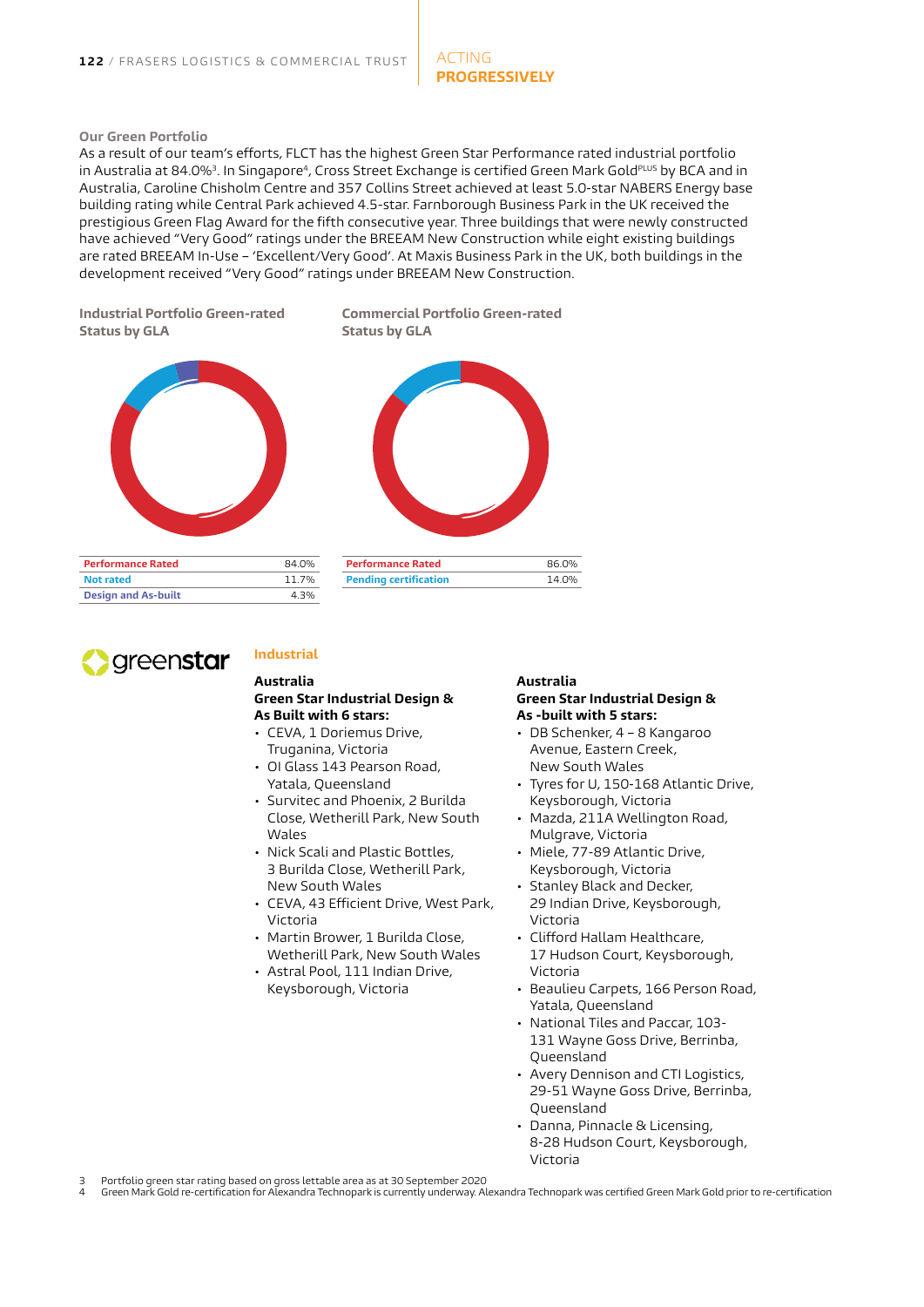## **Commercial**

#### **Singapore**

#### **• Cross Street Exchange**

- o Green Mark Gold<sup>PLUS</sup> Award, BCA
- o Water Efficient Building, PUB
- o Accredited under Project: Eco Office

#### **• Alexandra Technopark**

- o Green Mark recertification is currently underway (to be completed by 2021)
- o Water Efficient Building, PUB
- o Accredited under Project: Eco **Office**

#### **Australia**

#### **• Central Park**

- o First commercial building to achieve 4.5 star NABERS Energy rating
- o First premium office building in Perth to attain a 5.0 star NABERS Energy base building rating
- o 3.5-star NABERS Water rating o 4.5-star NABERS Indoor Environment rating
- **• Caroline Chrisholm Centre**
	- o 5.0-star NABERS Energy base building rating
	- o 4.5-star NABERS Water rating
- **• 357 Collins Street**
	- o 5.5-star NABERS Energy base building rating (with green power)
	- o 4.5-star NABERS Water rating
- o 5-star NABERS Indoor Environment rating5

#### **United Kingdom**

- **• Farnborough Business Park** o BREEAM New Construction:
	- "Very Good" ratings for three buildings
	- o BREEAM In-Use: "Excellent/Very Good" ratings for eight buildings
	- o Green Flag Award®, Ministry of Housing, Communities & Local Government
- **• Maxis Business Park**
	- o BREEAM New Construction: "Very Good" ratings for both buildings in the development

#### **BUILT ENVIRONMENT AWARDS**

The inaugural Green Star Awards by the GBCA recognises the vision, passion and commitment of leaders across the property industry who work tirelessly in the delivery of a more sustainable built environment through the GBCA's Green Star certification program. Four of the Sponsor's employees, including Paolo Bevilacqua, Marine Calmettes and Andrew Thai who are deeply involved in the sustainability aspects of FLCT's industrial portfolio, were awarded as Green Star Champions as recognition of their passion for sustainability and work excellence.

#### **GRESB 2020**

In this year's GRESB assessment which was announced in November 2020, FLT and FCOT scored 87 points and 78 points respectively. We are pleased that both FLT and FCOT have performed well-above the global average.

Find out more about our GRESB performance **[here](https://flct.frasersproperty.com/newsroom/20201125_073023_BUOU_7ATX9ROZWJWA2RGR.1.pdf)**

## **FLT**

#### **Industrial – Global Listed Sector Leader**

## **87 out of 100 points**

#### **ESG Performance**

- FLT's ESG performance outperformed peers:
- **• Environmental performance 51/62 points** Scored 15 points above the peer group average of 36
- **• Social performance 18/19 points** Scored 3 points above the peer group average of 15
- **• Governance performance 18/20 points** average of 17
- 5 Certification obtained in November 2020

## **FCOT**

#### **Top-5 in Asia Pacific Diversified – Office/Industrial**

## **78 out of 100 points**

#### **ESG Performance**

FCOT's ESG performance outperformed peers:

- **• Environmental performance 44/62 points** average of 41
- **• Social performance 16/19 points**
- **• Governance performance 19/20 points**

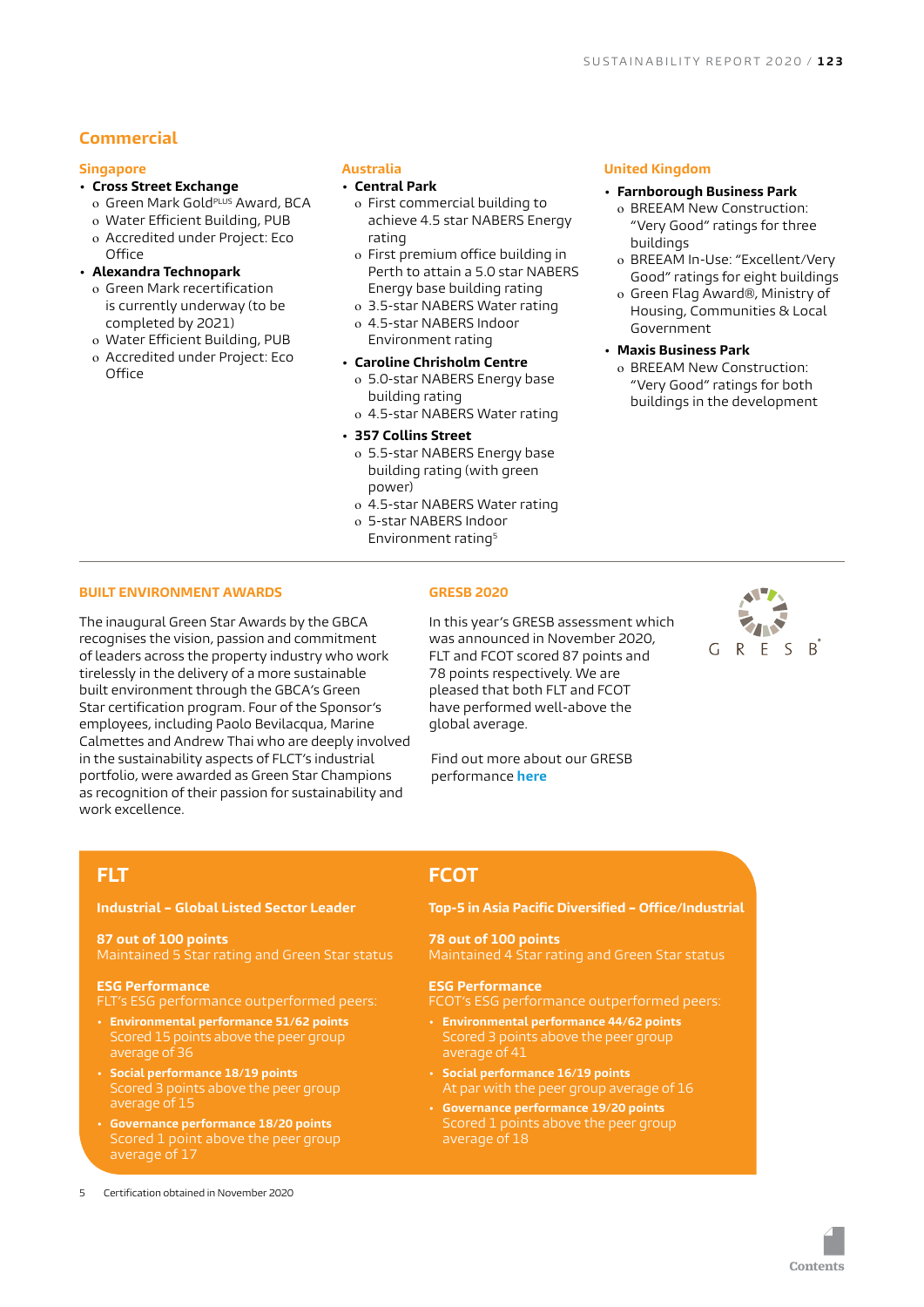#### **Resilient Properties**

As we witness increasing climate-change related events globally, we recognise the importance of assessing the risks of these events impacting our business. Understanding the likelihood and consequences of future climate events will enable us to develop strategic and systematic response to enhance the resilience of our properties.

Additionally, investors are also increasingly climate-aware and have put climate resilience as a key determining factor when making investment decisions. The Group is conscious of this paradigm shift and the severity of the impacts to its portfolio and financial performance. It is the Group's goal to carry out climate risk assessments and implement asset-level adaptation and mitigation plans for the entire business portfolio by 2024.

Since FY2019, the Group has reported disclosures aligned to the TCFD. At FLCT, we are in the process of updating the Resilience Policy and Framework to align with TCFD recommendations by 31 December 2020. This process is on-going and is to be delivered as part of the Group initiatives.

To read more on our journey and progress, please refer to the 'Resilient Properties' section of A Different Way **[website](http://www.frasersproperty.com.au/A-Different-Way/Acting-Progressively/Resilient-Properties)**.

#### **Innovation**

ACTING

**PROGRESSIVELY** 

Driven by our belief in experience matters, we are constantly looking for new ways to deliver enhanced experiences and value to our customers, tenants, communities and investors. Innovation is key to remaining relevant and competitive in the market. To achieve this, we promote a culture of innovation at the workplace and invest in our workforce to effect a shift in thought processes. It is our long-term objective to foster an innovation culture to create value for all by 2030.

Within FLCT, we have three trained innovation champions to bring the innovation culture to the next level. The innovation champions have undergone externally certified training to equip them with the skills to promote ideation and implementation of new ideas. Across the business, we introduced DASH, a programme to encourage innovation by crowd-sourcing ideas to solve daily challenges within the business. Each DASH lasts for four weeks – from announcing a challenge to shortlisting and implementing ideas.



#### **INNOVATION - FULLY AUTOMATED HERMES FACILITY**

Hermes is Germany's largest post-independent letters through parcels to furniture and bulky goods, With over 16,000 ParcelShops in Germany, the company has Europe's largest nationwide network of

receiving offices for private parcel shipments. Key to supporting this extensive supply-chain, automated sortation hubs are capable of processing up to 13,000 items per hour, equating to 100,000 packages each day. This a made possible by an automated belt tray sorter which sits within the main hall and is accessed via approximately 100 gates for loading and unloading parcels. Each hub employs more than 120 employees.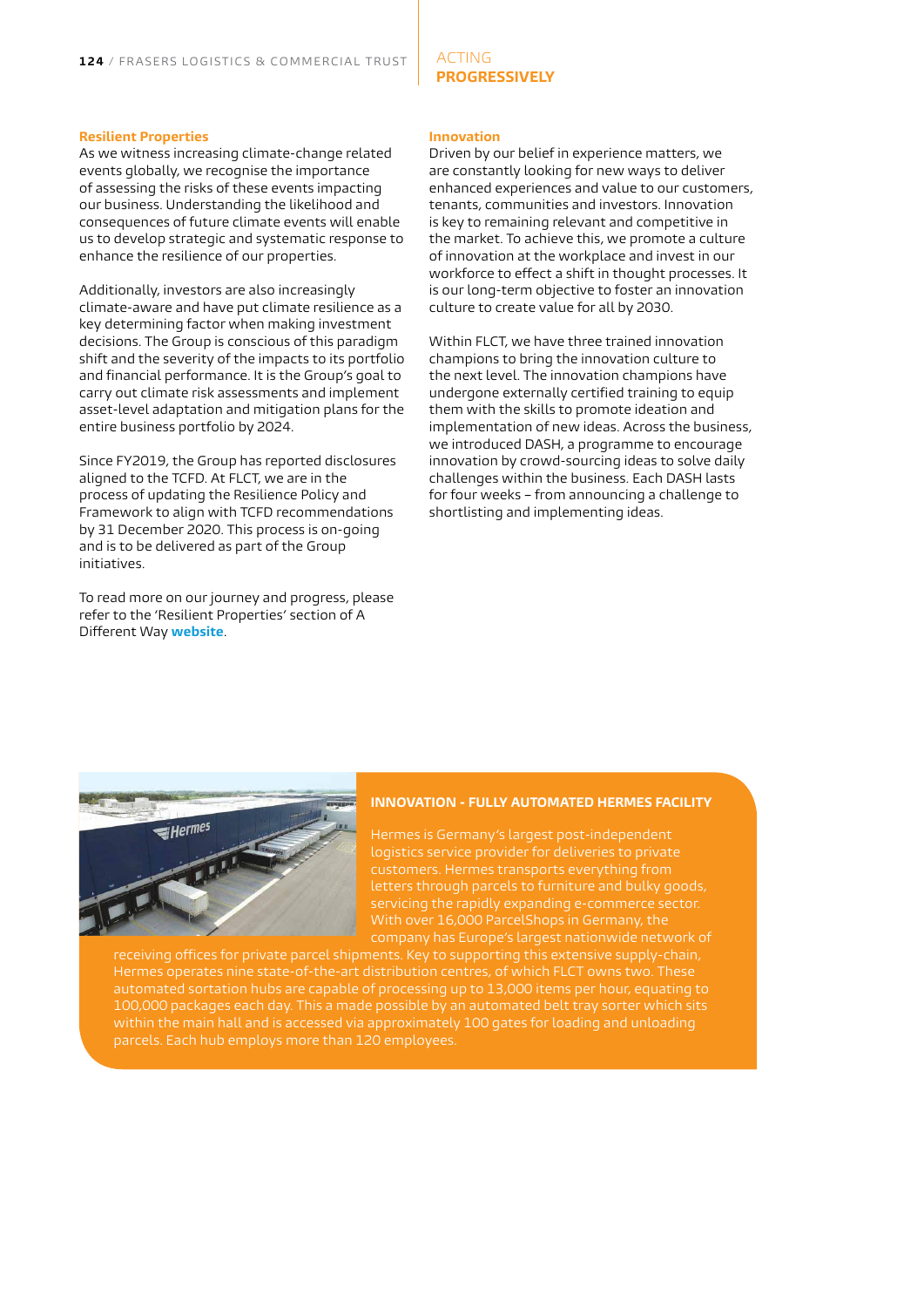# <span id="page-13-0"></span>CONSUMING **RESPONSIBLY**



Given the global climate crisis today, we recognise the critical role we play in reducing our environmental footprint and efficiently manage consumption of natural resources as a property owner and REIT Manager. In our effort to be a net zero carbon organisation, we are making conscious decisions that will positively impact our carbon footprint. We adopt sustainable practices across our properties – from design through to operations and leverage on technological solutions to achieve our objectives. We are also cognisant of the shift in stakeholder expectations, thus we are constantly engaging and collaborating with our tenants to help them manage their resource consumption.

#### **Our Approach**

- Establish policies that provides the framework to sustainable business operations and manage use of resources efficiently
- Engage with tenants and customers to increase awareness and promote responsible consumption
- Implement asset enhancement initiatives and energy, water and waste audits and improvement plans

| <b>Focus Area</b>                             | <b>Our Goals</b>                                                                                                                                                                                                                                                                                         | Our Progress in FY2020                                                                                                                                                                                                                                                                                                                                                                                                                                                                               | <b>Contribution to</b><br><b>UN SDGs</b>                                                                               |
|-----------------------------------------------|----------------------------------------------------------------------------------------------------------------------------------------------------------------------------------------------------------------------------------------------------------------------------------------------------------|------------------------------------------------------------------------------------------------------------------------------------------------------------------------------------------------------------------------------------------------------------------------------------------------------------------------------------------------------------------------------------------------------------------------------------------------------------------------------------------------------|------------------------------------------------------------------------------------------------------------------------|
| <b>Energy &amp;</b><br>Carbon                 | Be net zero carbon in operations from<br>2030.<br>Retrofit 90% of investment assets with<br>high-efficiency lighting by 2021.<br>Develop carbon offset offerings for tenants<br>through partnerships by 2020.<br>Provide onsite renewable energy for 60% of<br>our Australian investment assets by 2021. | • FLCT has started the process<br>to inventorise its Group-wide<br>carbon emissions and develop<br>a roadmap towards net zero<br>carbon by 2030 aligned with<br>Science Based Targets.<br>• 87% of our investment assets<br>has been retrofitted with high-<br>efficiency lighting.<br>$\cdot$ The initiative is on-going.<br>Progress has been impacted by<br>the COVID-19 pandemic.<br>• Installed 100kW of solar panels on<br>40% of our industrial properties.<br>The process is still on-going. | AFFORDABLE AND<br>CLEAN ENERGY<br><b>9 INDUSTRY, INNOVATION</b><br><b>SUSTAINABLE CITIES</b><br><b>AND COMMUNITIES</b> |
| Water                                         | Implement water saving<br>recommendations from water audits for<br>our three most water intensive investment<br>assets by 2021.<br>Achieve 20% water usage intensity<br>reduction by 2030 from a baseline of 2015,<br>and establish interim targets by FY2021<br>for Singapore assets.                   | • Conducted water audits and<br>started the process of engaging<br>with the top three most water<br>tenant for improvement plans.<br>• Achieved at least 55% reduction<br>in potable water demand for all<br>new projects in Australia using<br>the Green Star benchmark.<br>• All commercial buildings in<br>Singapore are certified Water<br>Efficient Buildings.                                                                                                                                  | 13 CLIMATE                                                                                                             |
| Waste                                         | Develop a general waste and recycling<br>program, a partnership with tenants<br>under the green lease initiative in<br>Singapore.                                                                                                                                                                        | • Started to include recycling<br>requirements in waste disposal<br>contracts together with Frasers<br>Property Commercial.                                                                                                                                                                                                                                                                                                                                                                          |                                                                                                                        |
| <b>Materials &amp;</b><br><b>Supply Chain</b> | Create a responsible sourcing policy and<br>implement it by start of 2021.                                                                                                                                                                                                                               | • To uphold the Modern Slavery<br>Statement which will be<br>published by Frasers Property<br>Australia in response to the<br>Modern Slavery Act that will<br>take effect in 2020 in Australia.                                                                                                                                                                                                                                                                                                      |                                                                                                                        |

#### **Our Progress**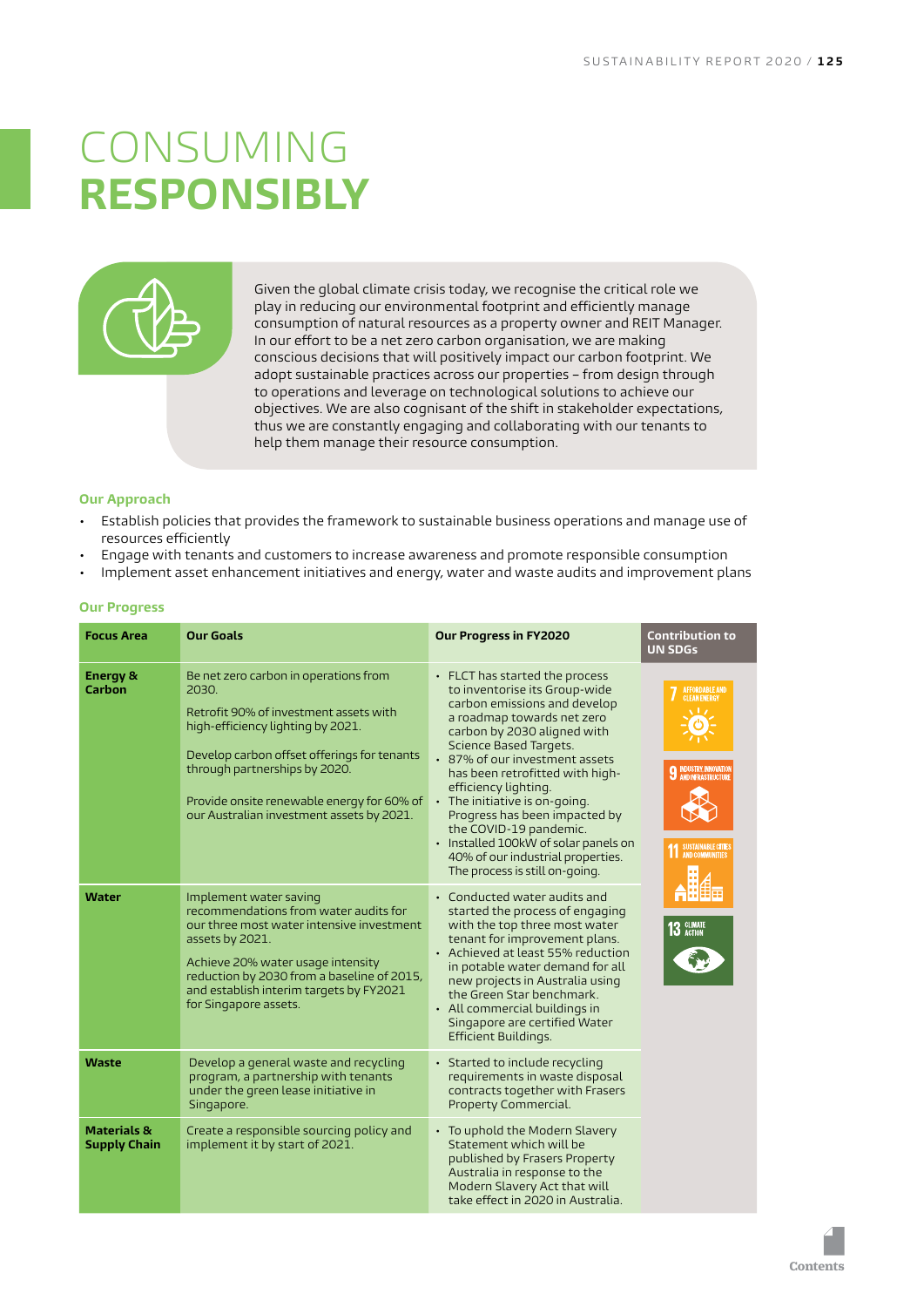#### CONSUMING **RESPONSIBLY**

#### **Energy and Carbon**

Buildings and construction activities contribute towards 39% of global energy-related carbon emissions, of which 28% are contributed by operational assets as they rely on electricity to operate. Improving the energy efficiency of buildings helps to reduce energy consumption and our GHG emission. As owners and REIT Managers of properties in various geographical locations, we are promoting the use of renewable energy, where possible in our transition to becoming a net zero carbon organisation.

#### **Industrial Properties<sup>6</sup>**

Our industrial properties in Australia are operated by the tenants. Although we have little control over our tenants' energy management, we proactively support and engage them to reduce their energy consumption. We capture and analyse over 98% of the tenants' energy consumption - 84 out of 85 Australian tenants' electricity usage and 100% of their gas usage in FY2020. Using the data, we have been able to provide practical advice that led to positive changes in their energy consumption.

Furthermore, we also continuously seek ways to improve the energy efficiency of our industrial properties while reducing reliance on nonrenewable energy sources. This year, we are

pleased to have achieved our targets of installing a minimum 100kW of solar panels on 40% of our properties. We are aiming to increase the coverage to 60% by 2021. We have also successfully upgraded 87% of lights to high-efficiency lighting, an outcome of our commitment to progressively decarbonise our operations. During the financial year, we have generated 2.5 GWh of renewable energy from on-site solar photovoltaics ("PV") in our industrial properties.

In Europe, we have also started collecting data from our tenants, and look forward to improve our data coverage in the coming years.

In FY2020, total energy consumption comprising both electricity and fuel consumption for our industrial properties was 83.1 GWh, a decrease of 6.9%. With lower consumption, our energy intensity dropped by 11.7% to 46.4 kWh/m2 compared to FY2019. As a result, our GHG emissions intensity also dropped by  $14.6\%$  to 30.4 kgCO<sub>2</sub>e/m<sup>2</sup>.

We also collect Scope 3 GHG emissions from nonenergy related use such as waste disposal and water production from our Australian tenants every year, which totalled 6,271 tCO<sub>2</sub>e in FY2020, a 15.4% Y-o-Y decrease. Intensity dropped correspondingly to 4.7 kgCO<sub>2</sub>e/m<sup>2</sup>, a 20.1% Y-o-Y decrease.

**Electricity Consumption** (GWh)



**Scope 3 GHG Emissions**  (electricity consumption) ('000 tonnes of  $CO<sub>2</sub>e$ )



**Energy Intensity** (electricity consumption) (kWh/m2)



#### **Scope 3 GHG Intensity**

(electricity consumption) ( $kgCO<sub>2</sub>e/m<sup>2</sup>$ )



6 Energy consumption and GHG emissions are based on tenants' consumption only. Total energy consumption includes both purchased electricity and fuels, and are reported as a whole in text and separately in charts. Energy and GHG data for the reported periods are restated to reflect a change in reporting practice from calendar year to the financial year, and to factor in avoided emissions from use<br>of renewable energy. Data coverage for the Industrial portfolio excludes one Australi Australian industrial properties, data for the period from July to September 2020 were estimated based on the data management system's estimation tool. For the European industrial properties, data for the period from January to September 2020 were estimated by<br>adopting a trailing twelve months calculation methodology. Emissions from electricity a Scope 3 emissions compared to last year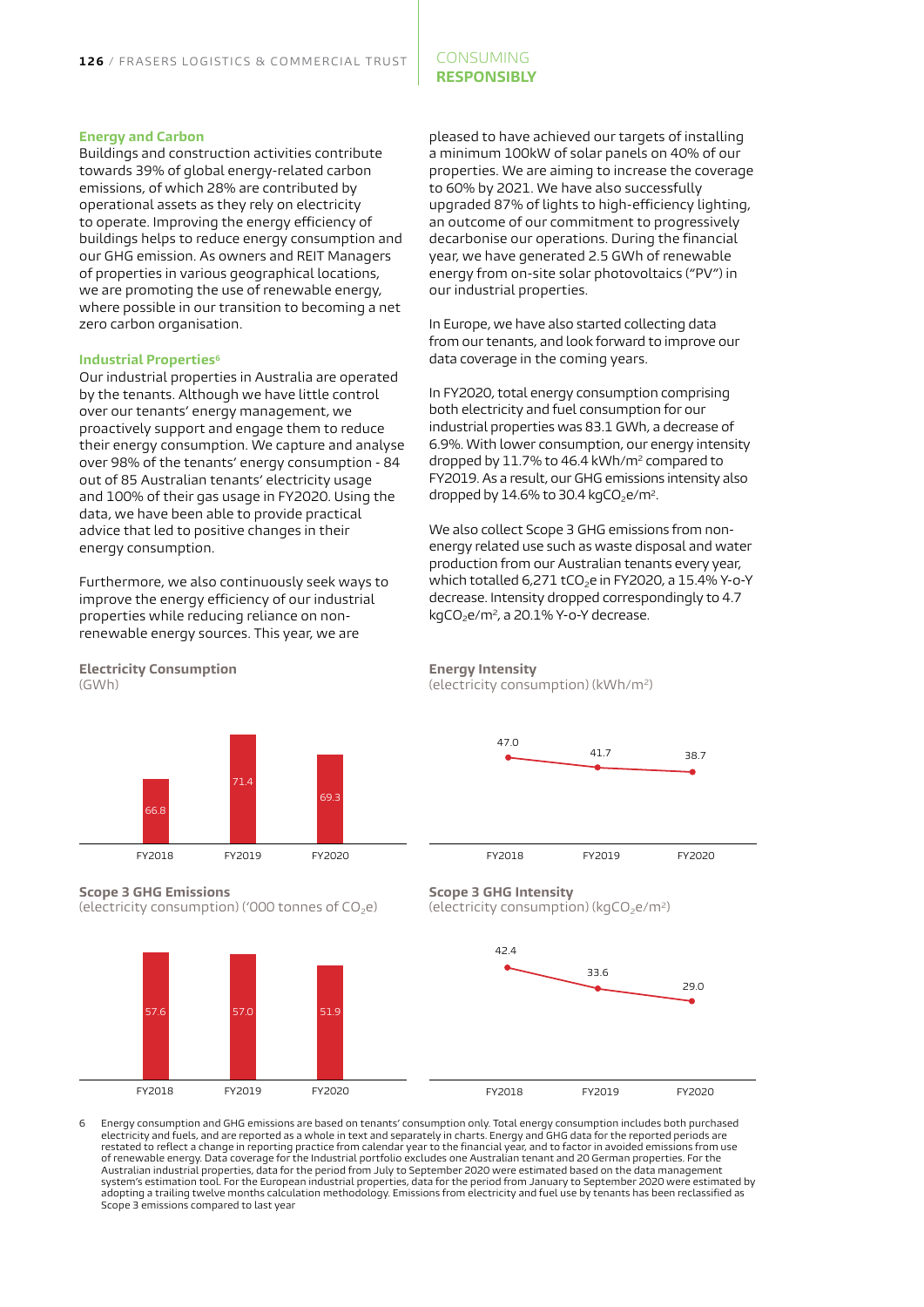

**Scope 3 GHG Emssion** (fuel consumption) ('000 tonnes of  $CO<sub>2</sub>e$ )





FY2018 FY2019 FY2020

#### **GENERATING CLEAN POWER**



have also been designed to achieve 5 Star Green Star and 6 Star Green Star Design and As-Built rating – the first 6 Star Green Star Design and As-Built rating in Queensland. The facilities are and Beaulieu, one of Australia's largest carpet manufacturers. In total, our industrial properties in Australia generated a total of 2.5 GWh of on-site solar energy in FY2020.

#### **Commercial Properties7**

In FY2020, total energy consumption comprising both electricity and fuel consumption for our commercial properties was 29.5 GWh, a decrease of 13.5% Y-o-Y. Lower occupancy rate as a result of various lockdown measures imposed by the local authorities during the global COVID-19 pandemic led to the reduction of energy consumption across all commercial properties. With lower consumption, our energy intensity dropped by 9.1% to 77.4kWh/m<sup>2</sup> compared to FY2019. As a result, our GHG emissions intensity also dropped by  $11.8\%$  to  $31.6$  kgCO<sub>2</sub>e/m<sup>2</sup>. A total of 5.7 GWh of renewable energy were used in our commercial properties in FY2020, of which 5.45 GWh were

purchased off-site from third parties and 0.28 GWh were generated from on-site solar PVs.

To ensure that our commercial properties are operating at optimum performance, we continuously seek opportunities to improve the energy performance of our properties. In Singapore, both our properties are ISO 50001: 2011 and ISO 14001:2015 certified. On top of that, we undertake energy audits every three years at our properties to meet BCA's requirement. In Australia, our properties are assessed according to NABERS certification. Over the years, our properties have achieved significant improvements in energy performance due to our efforts.

7 Energy consumption and GHG emissions are based on landlord's areas and exclude tenants' areas. Total energy consumption includes both purchased electricity and fuels, and are reported as a whole in text and separately in charts. FY2018 energy consumption for UK Commercial is restated to streamline calculation methodologies across the Group. Energy and Scope 2 GHG intensity for UK Commercial portfolio has been restated to factor in updated gross<br>floor area. Scope 2 GHG emissions and intensity for Australia Commercial renewable energy. There were no fuel consumption in Singapore Commercial properties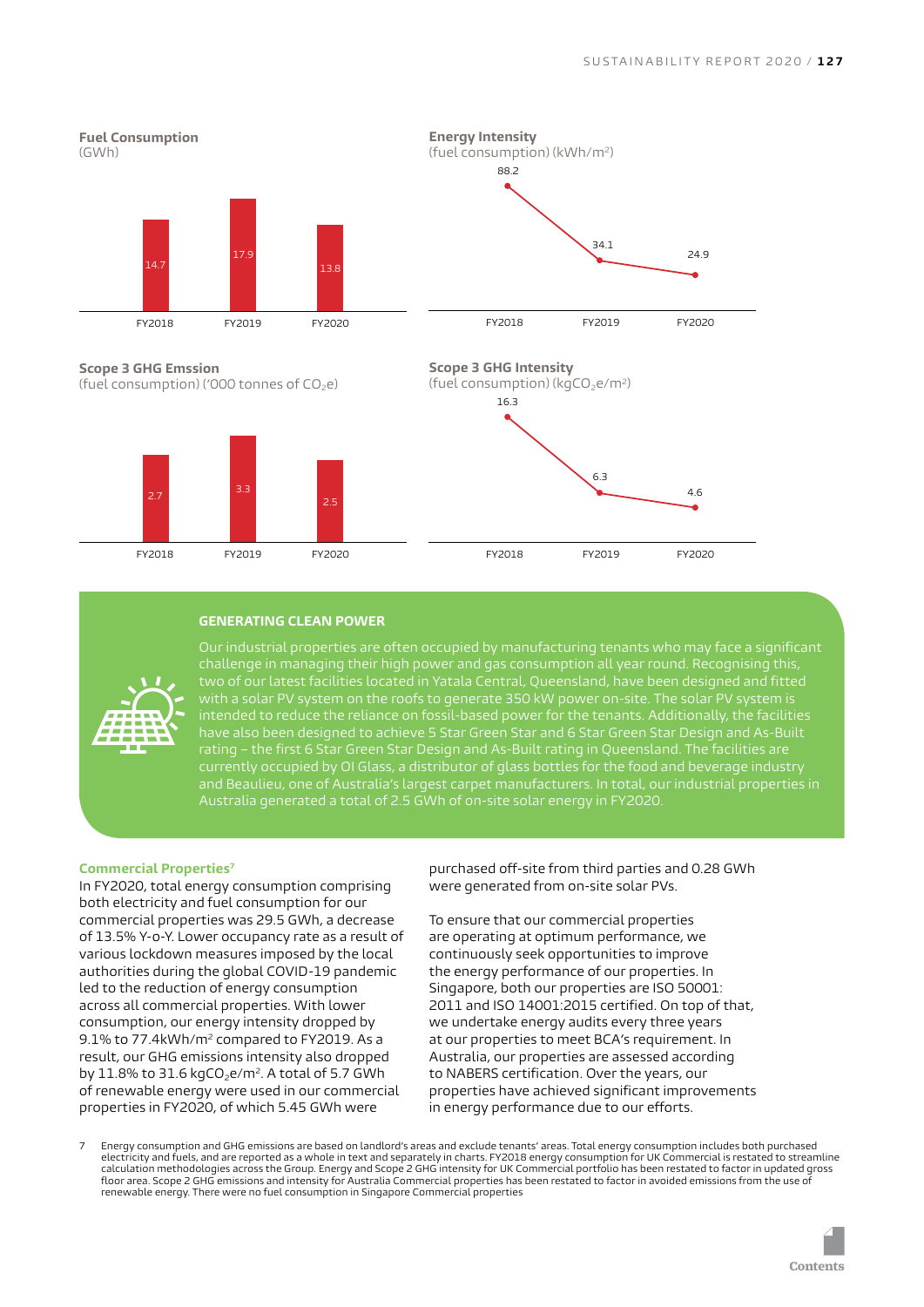#### CONSUMING **RESPONSIBLY**

#### **KEY ENERGY IMPROVEMENT PROJECTS**

the energy performance of its buildings in various geographies. Below are key highlight of the projects

At Cross Street Exchange, the chiller plant system was designed to operate at 23% above the baseline required by BCA<sup>8</sup> with incorporation of energy efficient chillers, variable speed drives pumps and tower fans. This translates to a saving of 503,000 kWh annually. LED, T5 lights and motion sensors further savings of 165,000 kWh a year.



At 357 Collins Street, the mechanical chiller plant was reconfigured to achieve a higher performance which resulted in a savings in energy consumption of 10% Y-o-Y. The water chiller temperature was fine-tuned and control valves recalibrated to ensure that the enhanced efficiency is sustained.

Central Park progressively upgraded the building's mechanical controls and lighting system over and achieved significant energy savings through improved building performance and peak building energy demand. The lighting system was replaced with energy efficient T5 fluorescent lights or LED lights. This resulted in a 62% reduction in energy intensity to 5 watts/m². To further reduce consumption, Central Park installed solar PV which generated approximately 10,000 kWh of renewable energy, sufficient to power the management office in a year.







**Scope 2 GHG Emissions** 

**Electricity Consumption** 

 $(GM/h)$ 

(electricity consumption) ('000 tonnes of  $CO<sub>2</sub>e$ )







8 BCA Green Mark requirements for existing Non-Residential Buildings Version 3.0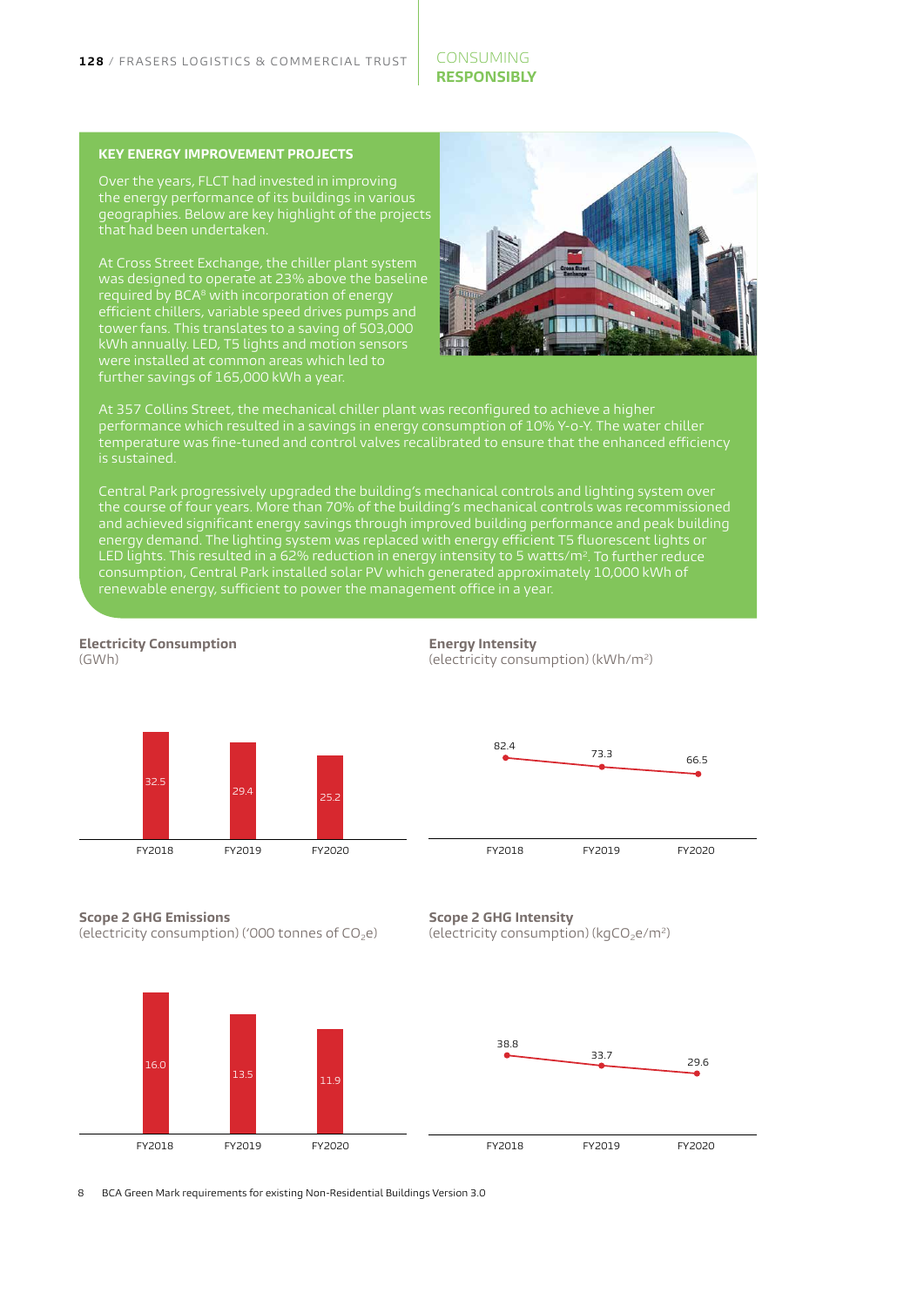#### **Fuel Consumption9**  $(GWh)$



**Scope 1 GHG Emission** (fuel consumption) ('000 tonnes of  $CO<sub>2</sub>e$ )



#### **Water**

Water is a scarce resource and water scarcity issues are expected to intensify due to extreme climate changes globally. We are committed to improving our water management and strive to reduce water consumption at our properties by working with our tenants where possible to improve their water management. We also harvest rainwater and use recycled water, where possible to reduce use of potable water.

#### **Industrial Properties10**

**Water Consumption**

 $(million m<sup>3</sup>)$ 

The water consumed at our industrial properties are by our tenants. While we have little control over the usage, we continue to work together with our tenants to manage their consumption as we have overview of 99% of our tenants' water usage in FY2020.



FY2018 FY2019 FY2020

**Energy Intensity** (fuel consumption) (kWh/m2)



**Scope 1 GHG Intensity** (fuel consumption) ( $kgCO<sub>2</sub>e/m<sup>2</sup>$ )



In addition to data analysis, we conduct water efficiency audits to ensure that our properties are water efficient at all times. Currently, we are working together with our top three water intensive tenants to manage their water consumption. Moving forward, we will also continue to undertake water efficiency audits for our most water usage intensive properties, present recommendations to our tenants, and incorporate such recommendations into our development activities or AEI delivery, where possible.

In FY2020, total building water consumption for our industrial properties decreased by 5.5% Y-o-Y to 381,105 m<sup>3</sup>. Water intensity recorded was  $0.11 \text{ m}^3/\text{m}^2$ , a reduction of 9.2% compared to the previous year.





9 In Singapore, fuel is not used at the commercial properties<br>10 Water consumption is based on tenants' consumption only

Water consumption is based on tenants' consumption only. Water data for the reported periods are restated to reflect a change in reporting practice from calendar year to the financial year. Data coverage for the Industrial portfolio exclude 21 German properties. For<br>the Australian industrial properties, data for the period from July to September 202 system's estimation tool. For the European industrial properties, data for the period from January to September 2020 were estimated by adopting a trailing twelve months calculation methodology

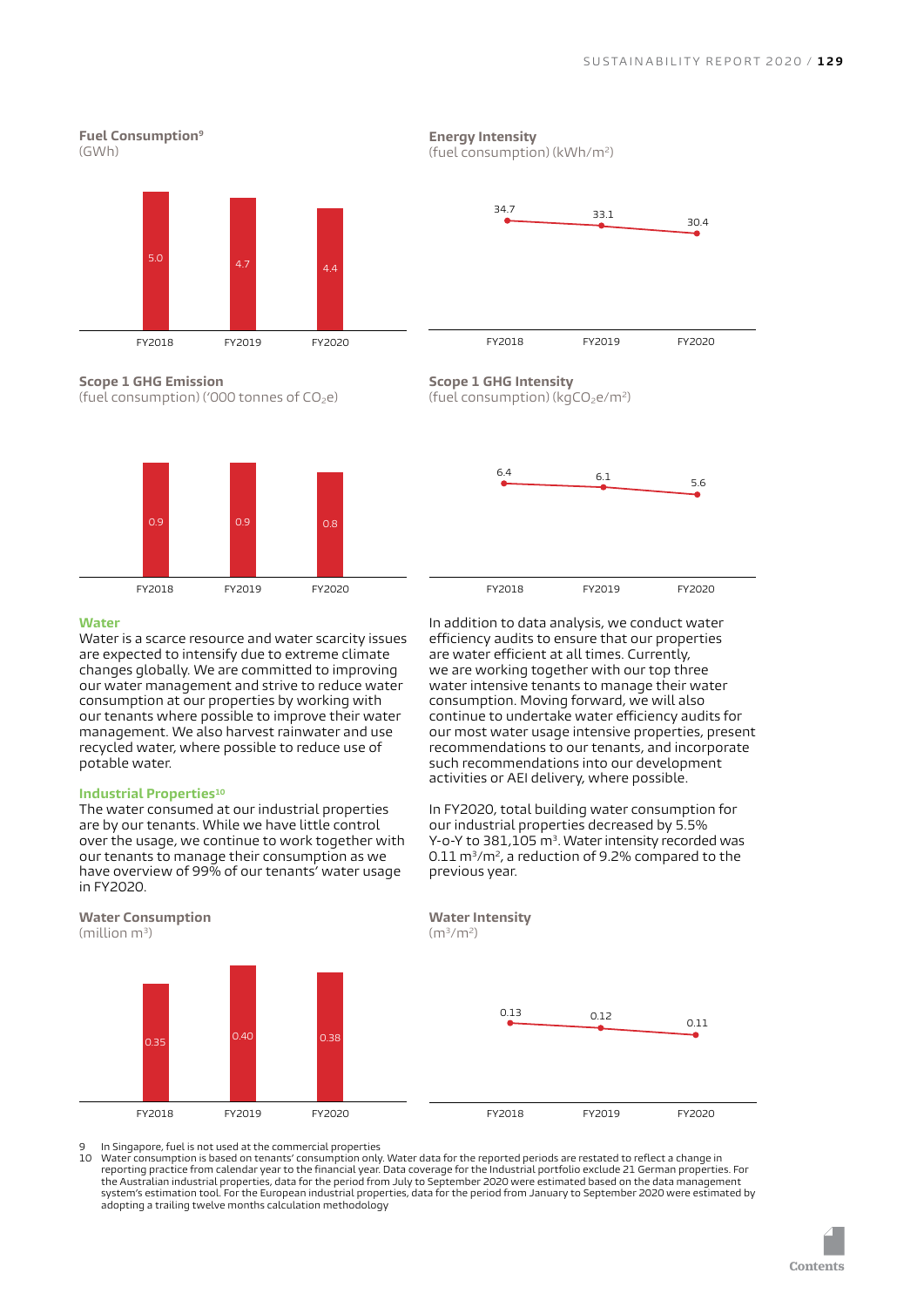#### CONSUMING **RESPONSIBLY**

#### **Commercial Properties**<sup>11</sup>

All properties in Singapore are certified Water Efficient Building by the Public Utilities Board (PUB). In Australia, Central Park has a 3.5-star NABERS Water rating, while 357 Collins Street has a 4.5-star NABERS Water rating. In FY2020, total building water consumption for our commercial portfolio decreased by 59.0% Y-o-Y to 119,402 m<sup>3</sup>. Similar to energy consumption, the reduction in water consumption was mainly attributed to the global COVID-19 pandemic that disrupted business operations. Water intensity was 0.30 m<sup>3</sup>/m<sup>2</sup>, a reduction of 59.0% compared to the previous year. A total of 40,829 m<sup>3</sup> of NEWater (treated used water) and  $3,810$  m<sup>3</sup> of collected rainwater were used within our commercial properties in FY2020.







#### **Waste12**

We proactively manage our waste to minimise impacts on landfills and encourage recycling to conserve natural resources. We promote waste reduction at our properties by providing the necessary facilities and raising awareness amongst our tenants and employees.

In FY2020, our commercial properties generated a total of 1,265 tonnes of waste, a decrease of 10% compared to FY2019. Of that, 13% of waste was recycled. In Australia, at 357 Collins Street, we continue to recycle used cooking oil by converting to bio-fuel or food for livestock. In Singapore, we have been collecting e-waste in partnership with Starhub and in FY2020, we collected 745 kg of e-waste from our commercial properties.

#### **Materials and Supply Chain**

We are committed to use and source for sustainable and responsible products and services for our business. We believe that sustainable practices go beyond our operations to our supply chain, leveraging our influence as an industry leader.

To drive our vision of creating a sustainable business and supply chain, the Group is in the process of developing a Responsible Sourcing Policy to outline our commitment towards responsible sourcing and expectations of suppliers in this regard. We are committed to tackling modern slavery in our supply chain. Frasers Property Australia is part of the consortium of developers who have worked with the Property Council of Australia to establish an industrystandard questionnaire and supplier reporting platform, easing the process for our supply chain and improving the visibility of supply chain risks. Frasers Property Australia is currently preparing a Modern Slavery Policy and Statement in compliance with the requirements of the Modern Slavery Act that came into effect this year in Australia. We will align our supply chain management practices once the statement is established.

As FLCT engages with various stakeholders, we strive to influence our tenants on our sustainability objectives. We adopt the use of a green lease standard for our industrial tenants to promote the use of sustainable materials and efficient management of the properties.

12 Waste generated and recycled is based on whole building area in Singapore and Australia, and landlord-controlled areas in the UK

<sup>11</sup> Water consumption is based on landlord's areas and exclude tenants' areas. FY2018 water consumption for UK Commercial was restated to streamline calculation methodologies across the Group. Water intensity for UK Commercial portfolio has been restated to factor in updated gross floor area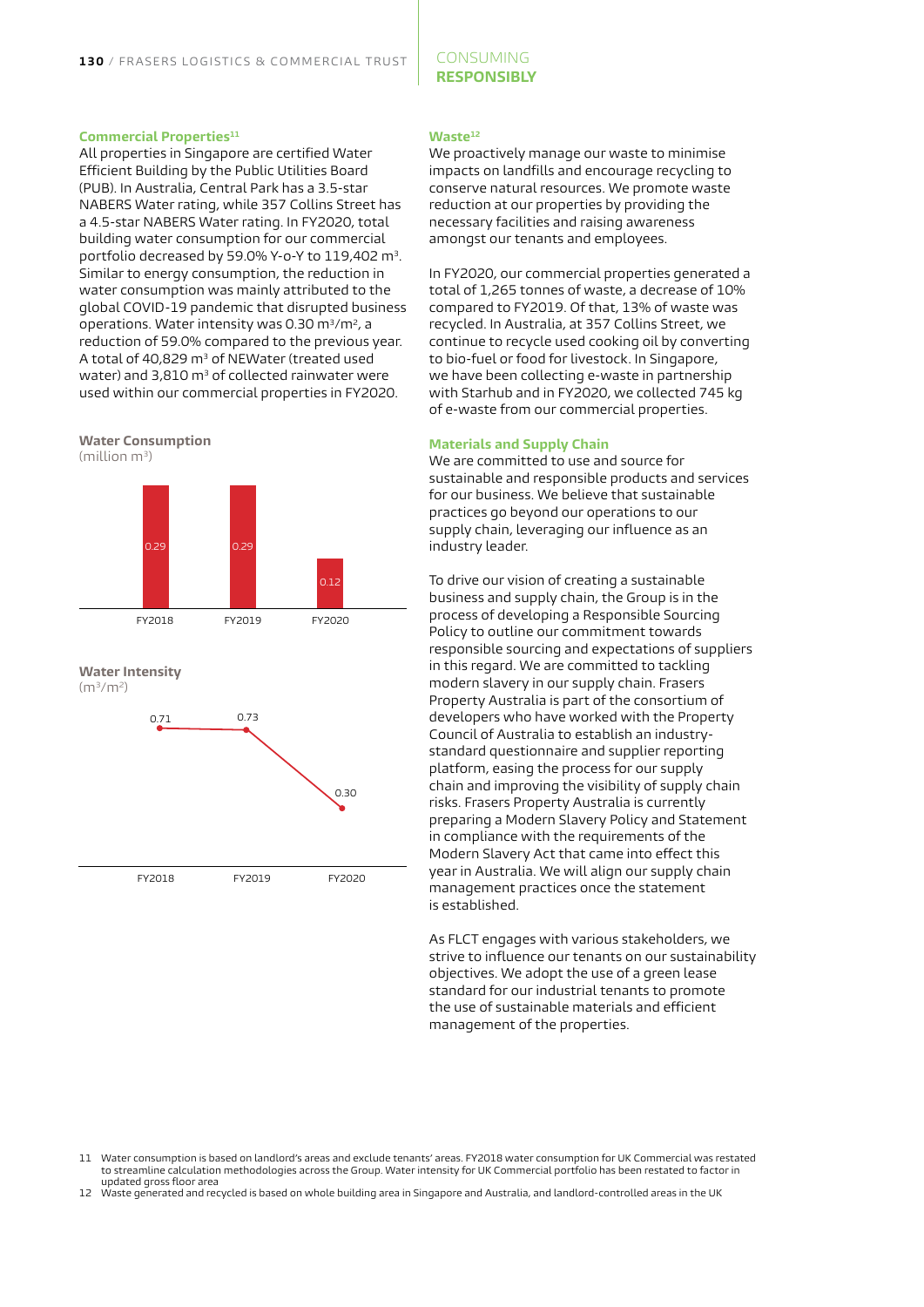# <span id="page-19-0"></span>FOCUSING ON **PEOPLE**



Our people and communities are key to the success of our business. We strive to build long-lasting relationships through positive interactions with our stakeholders – employees, tenants and communities. We are focused on developing an agile and resilient workforce to grow alongside our business in the long-term. Going beyond our organisation, we actively seek to empower the communities we serve to improve their social and economic conditions.

#### **Our Approach**

- Establish policies that are focused on developing and growing our human capital and creating valuable impact on the communities
- Foster a culture of collaboration and engagement with our people and the communities to achieve common objectives

#### **Our Progress**

| <b>Focus Area</b>                          | <b>Our Goals</b>                                                                                                                                                                                                                                                                                                                                                                                                                                              | Our Progress in FY2020                                                                                                                                                                                                                                                                                                                                                                                                                         | <b>Contribution to</b><br><b>UN SDGs</b>                                                     |
|--------------------------------------------|---------------------------------------------------------------------------------------------------------------------------------------------------------------------------------------------------------------------------------------------------------------------------------------------------------------------------------------------------------------------------------------------------------------------------------------------------------------|------------------------------------------------------------------------------------------------------------------------------------------------------------------------------------------------------------------------------------------------------------------------------------------------------------------------------------------------------------------------------------------------------------------------------------------------|----------------------------------------------------------------------------------------------|
| <b>Diversity &amp;</b><br><b>Inclusion</b> | Embed diversity and inclusion in our<br>culture through employee engagement.<br>Provide training and education that<br>raises employee awareness of diversity<br>and inclusion and work associated<br>benefits.<br>Enhance processes at work and policies<br>to encourage greater work flexibility and<br>diversity.                                                                                                                                          | $\bullet$ FLCT is aligned with the Group's<br>pledge and put into practice<br>the United Nations Women<br>Empowerment Principles.<br>• FLCT has adopted the Group<br>Diversity & Inclusion Policy at<br>workplace.                                                                                                                                                                                                                             | GOOD HEALTH<br>And Well-Being<br>3<br>DECENT WORK AND<br>Economic Growth                     |
| Skills &<br>Leadership                     | Achieve an average of 40 training hours<br>per employee annually.<br>Train all our employees on ESG areas by<br>2021, and extend to our supply chain<br>and other stakeholders after 2021.                                                                                                                                                                                                                                                                    | • The REIT Manager's employees<br>in Singapore and Australia<br>achieved an average of 46.5<br>training hours per employee in<br>FY2020.<br>• 100% of the REIT Manager's<br>employees in Singapore<br>received ESG-related training in<br>FY2020.                                                                                                                                                                                              | <b>REDUCED</b><br><b>INEOUALITIES</b><br><b>SUSTAINABLE CITIES</b><br><b>AND COMMUNITIES</b> |
| <b>Health &amp;</b><br><b>Well-being</b>   | Aim to improve the well-being of our<br>people, customers and communities by<br>2030.<br>Create a safe working environment and<br>record zero injuries.<br>Develop and implement estate<br>master plan design quidelines to have<br>minimum standards on open space and<br>access to amenities for all new estate<br>developments in Australia from 2020.<br>Set minimum standards in our buildings<br>to improve health and well-being in<br>Europe by 2022. | • Employees of the REIT<br>Manager now have access<br>to the Employee Assistance<br>Programme launched by<br>the Group in Singapore and<br>Australia which provides<br>counseling and support to<br>employees.<br>• Zero workplace injuries for the<br>REIT Manager's employees.<br>• Began upgrading the<br>occupational health and safety<br>management system to ISO<br>45001 from OHSAS 18001<br>at commercial properties in<br>Singapore. | PARTNERSHIPS<br>For the goals                                                                |
| <b>Community</b><br><b>Connectedness</b>   | Seek meaningful long-term relationships<br>that respect local cultures and create<br>lasting benefits.<br>Identify measurements to understand<br>how we are making positive<br>contributions.                                                                                                                                                                                                                                                                 | • FLCT adopted and put into<br>practice the Group Corporate<br>Social Responsibility Policy.<br>• FLCT adheres to the Group's<br>newly launched Community<br>Investment Framework that<br>fosters a culture of pursuing<br>community development in a<br>coordinated manner.                                                                                                                                                                   |                                                                                              |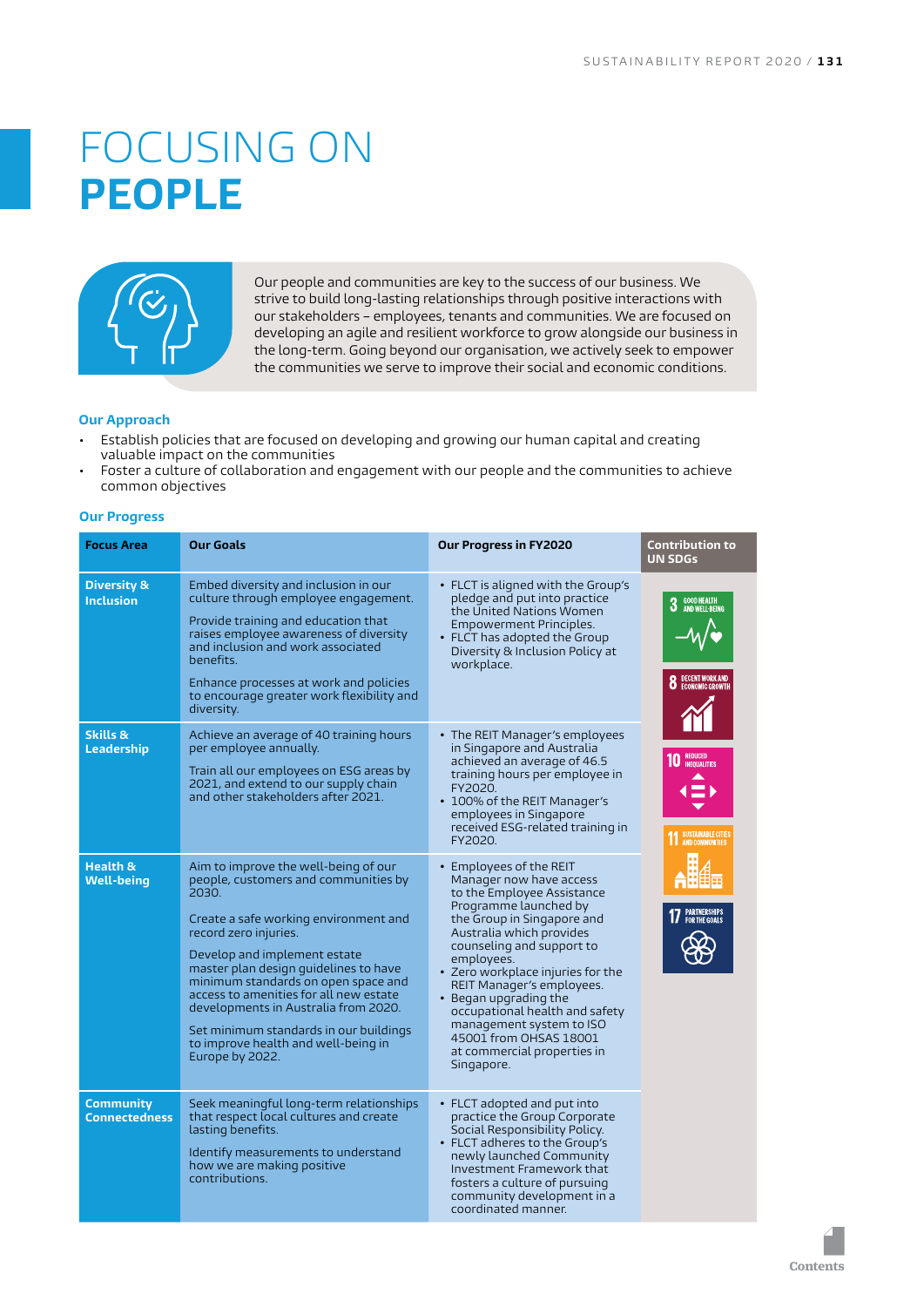#### FOCUSING ON **PEOPLE**

#### **Diversity & Inclusion**

A diverse and inclusive workplace enables employees to thrive and feel motivated, leading to greater productivity and talent retention. We are cognisant that a diverse workforce also brings together a wealth of knowledge, skills and experiences that will contribute towards the success of our business.

We are committed to fair employment and do not condone any form of discrimination. In line with this commitment, the Group instituted a Diversity and Inclusion Policy which defines the Group's beliefs and actions to support a diverse workplace. FLCT's diversity and inclusion strategy is aligned with the Group's policy.

On top of that, our employment practices are guided by the Tripartite Alliance for Fair and Progressive Employment practices (TAFEP) and we are a member of the Singapore National

Employer Federation in Singapore. Our employees are rewarded based on meritocracy and they have equal access to opportunities to grow. Annual performance review is conducted for all of the REIT Manager's employees to assess their performance and also to understand their professional development needs through an open appraisal process.

As at 30 September 2020, the REIT Manager had a total of 38 permanent and full-time employees. The REIT Manager's workforce increased by over 35.9% compared to last year as a result of the merger with FCOT. The workforce comprises 27 females and 11 males, constituting 71.1% and 28.9% respectively of the REIT Manager. Majority of employees are within the age group of 30 – 49 years old, constituting 63.2% of employees. Our hiring rate was at 52.6%, which included internal transfers arising from the merger with FCOT, while the turnover<sup>13</sup> rate was 7.9%.

#### **Employee Profile**

**Employee Breakdown by Region, Gender and Age Group** 

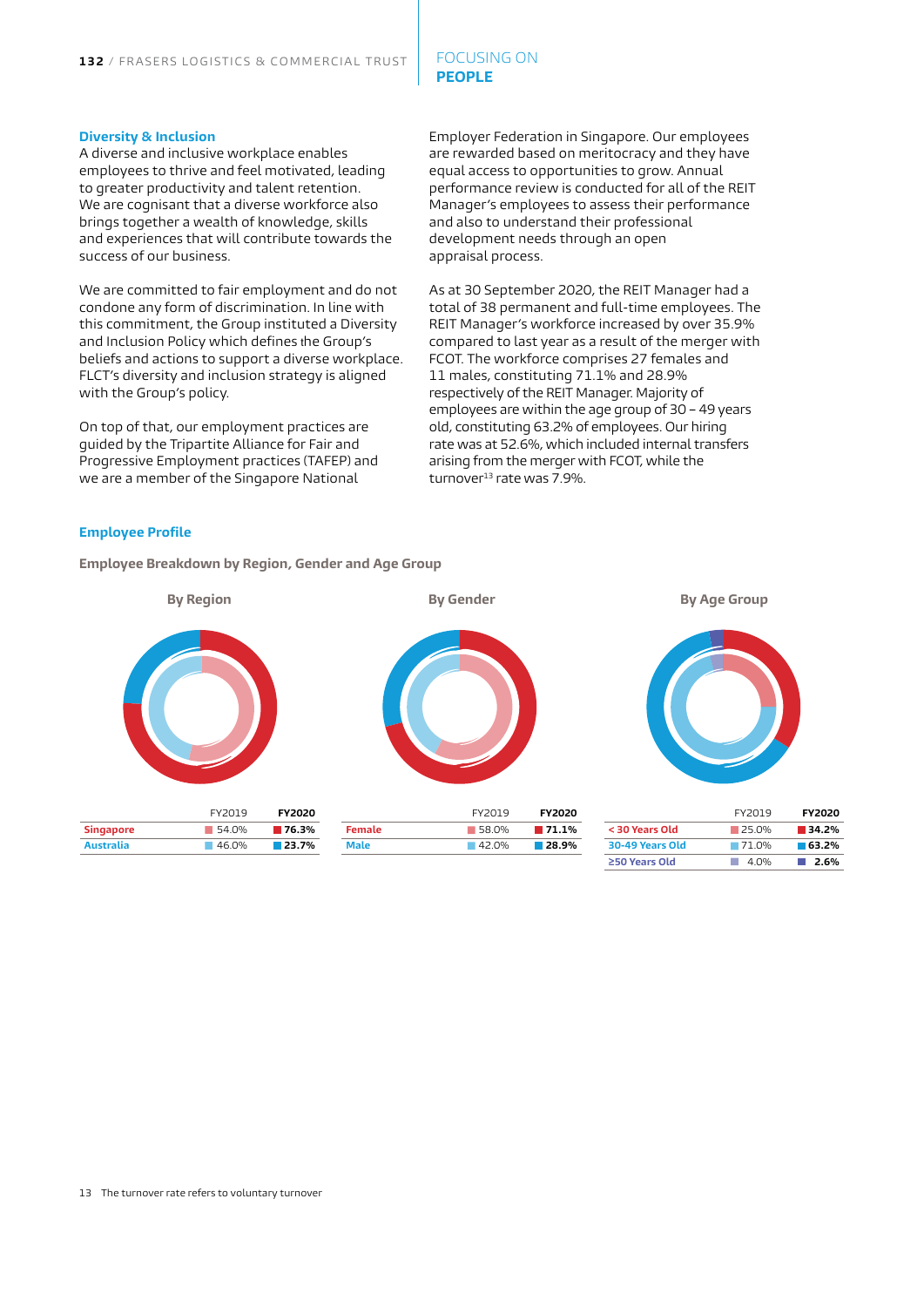

#### **New Hires by Region, Gender and Age Group**

#### **Turnover by Region, Gender and Age Group**



#### **CHAMPIONING DIVERSITY & INCLUSION**



Our focus on Diversity & Inclusion initiatives expand beyond gender. In Australia, mental health, ethnicity and culture and LGBTIQ+ were identified as focus areas that mattered to our employees. The Diversity & Inclusion Committee, launched a host of initiatives which centred around three focus areas throughout FY2020. One of the outcomes was the launch of Frasers Pride, a network which aims to support the LGBTI community at Frasers Property Australia. For its dedication and commitment to diversity, Frasers Property Australia won the UDIA New South Wales Diversity & Inclusion Award 2019.

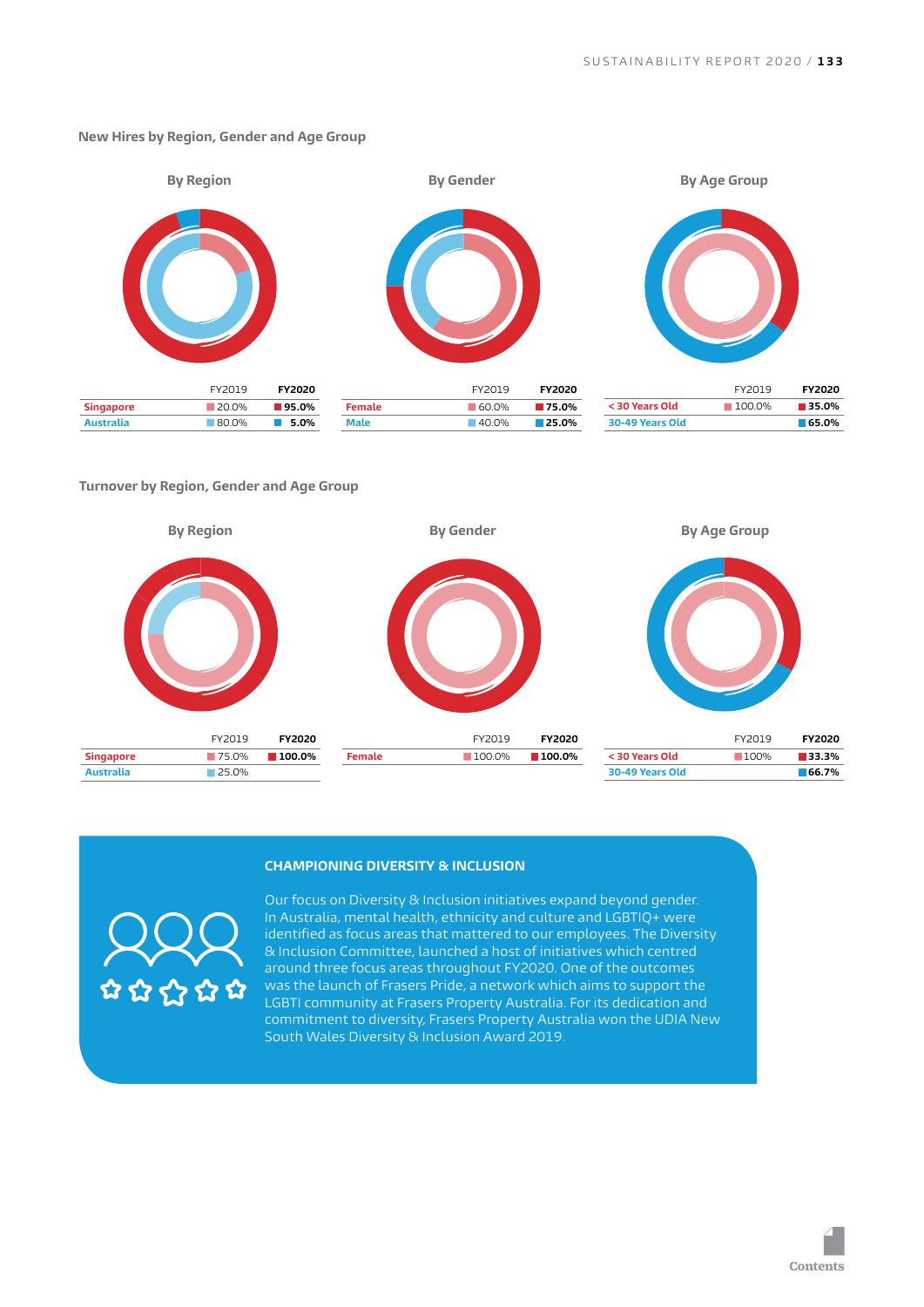#### FOCUSING ON **PEOPLE**

#### **Skills & Leadership**

The real estate industry is rapidly evolving and constantly disrupted by technological advancement, innovation and the fourth industrial revolution (Industry 4.0). Our priority is to develop and prepare our workforce by strengthening their capabilities, skills and knowledge to enable them to adapt to the global changes. These will create a pool of agile and future-ready professional talent that will enhance the business's adaptability to changes whilst remaining competitive in the market.

FLCT's Learning and Development (L&D) initiatives are driven by the Frasers Property Group's Human Resource (HR) department. The HR department identifies and curates comprehensive training programmes to meet the needs of employees of various level within the organisation. This will not only hone their professional skills, but also enhances their readiness and mindsets for leadership roles.

As part of the L&D framework to support FLCT's growth and long-term sustainability, relevant employees are trained in key sustainability topics such as GRESB, carbon and climate resilience and Green Star rating scheme. In the coming year, a sustainability focused e-learning will be rolled out to all employees.

During the financial year, employees of the REIT Manager received an average training of 46.5 hours per employee, exceeding the target of 40 hours. Both female and male employees received a total of 1,114.3 hours and 467.3 hours respectively during the financial year. In FY2020, we started tracking the number of employees that had undertaken sustainability-related training. We are pleased to report that 100% of the REIT Manager's employees in Singapore received ESG-related training while in Australia, 91% of employees received ESG-related training in FY2020.

**FLCT Average Training Hours Per Employee** 



**FLCT Average Training Hours by** 

**Employee Category**

**by Gender**



a The average training hours for FY2019 has been restated to 65.4 hours per employee due to alignment with the calculation methodology used by the Group



#### **UNDISRUPTED LEARNING**

To promote undisrupted learning, we have to adapt to learning beyond physical classrooms. Training programmes were transitioned to virtual classrooms through Virtual Instructor-Led Training (VILT), webinars and selfpaced e-learning. An online nine-days Learning Festival themed 'Learning for the Future' was hosted in July 2020. Over 40 virtual live session were delivered by both internal and external subject matter experts.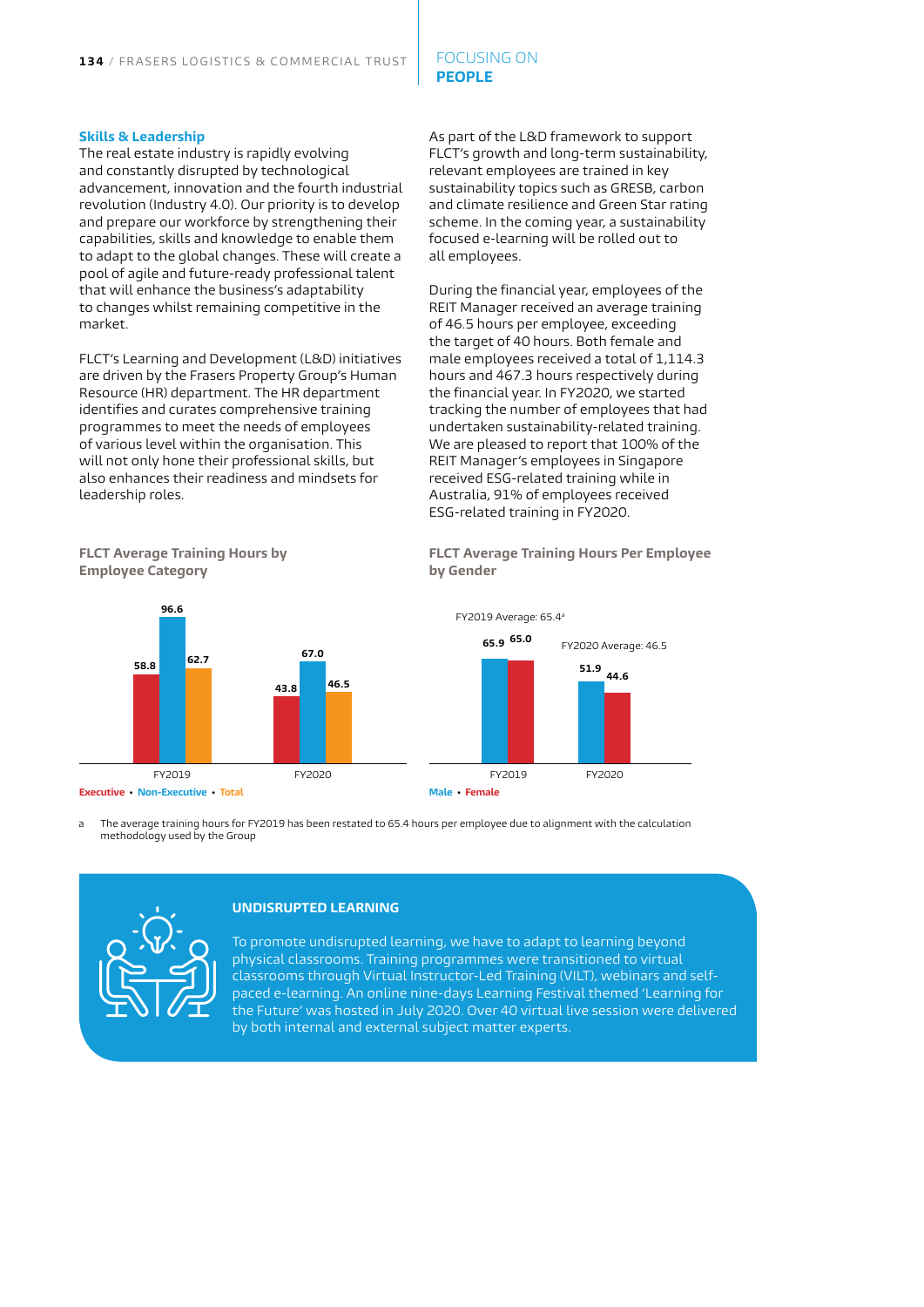#### **Health and Well-being**

The topic of health, safety and well-being is a global concern, especially in the past year with the ongoing COVID-19 pandemic. It is our commitment to create healthy and safe places for our employees and tenants for their well-being and prevent injuries. We believe these will safeguard the people while boosting morale at the workplace.

#### **Safety at the Workplace**

As part of our safety framework, we have put in place a robust health and safety management system to monitor and manage risks and identify areas of improvement. We are also a member of our Sponsor's health and safety senior management committee that oversees the Group's health and safety practices.

In addition, our property managers undergo safety related training courses to ensure that they are equipped with the right skills and knowledge to deal with security and emergency situations. To ensure that our tenants can respond to emergencies, evacuation drills are regularly conducted at our commercial properties. Across our industrial properties, we continue to conduct Indoor Environment Quality (IEQ) assessments in accordance with the Green Star Performance indicators. We have successfully conducted the IEQ assessment for 79% of our industrial properties in Australia as at 30 September 2020.

Over the course of FY2020, we recorded no safety related non-compliance, fatalities, lost-time injury, lost-days or occupational diseases across our properties as a result of our safety practices.

#### **Employee Well-being, Our Priority**

In addition to the safety measures adopted at our properties, we also strive to improve the health and well-being of our employees. We implement a variety of policies and initiatives in line with this commitment. As part of the Group, our fulltime employees enjoy a range of comprehensive welfare and benefits scheme such as insurance coverage, medical and dental benefits, maternity and parental leave and family care leave. We also comply with various social security policies legislated in Singapore and Australia by making monthly contributions to each employee's Central Provident Fund and pension fund respectively.

To encourage employees to spend quality time with families, every last Friday of the school semester is designated as Eat With Your Family Day to encourage employees to leave work early and spend quality time over dinner with their families in Singapore. In FY2020, one female employee took paid maternity and has returned to work after the leave ended. The employee remained to be employed 12 months after returning to work.



#### **FOCUSING ON MENTAL HEALTH**

We recognise that mental health is as important as physical health, if not more. The Group introduced an Employee Assistance Program

(EAP) in Singapore, Australia and the UK to provide 'in-the-moment' assistance to our employees. A team of specialist counsellors are on hand to provide professional and confidential assistance or .<br>counselling for our employees on personal or work-related issues. Employees of the REIT Manager are able to access this program in their respective countries.



#### **COVID-19, OUR RESPONSE THROUGH HEALTH AND WELL-BEING**

Since the outbreak of the COVID-19 pandemic, we have swiftly implemented safety measures

to ensure the safety and well-being of our employees and tenants.

Where applicable, we installed thermal scanners at entry points to our properties to screen the temperatures of employees, tenants and visitors as part of our new operation procedures. Cleaning and disinfection of high-contact areas are conducted regularly by our frontliners to maintain high standards of public hygiene. Our employees were encouraged to work remotely from the safety of their homes as part of our social distancing measure. In preparing to return to the office, our offices have introduced new measures to step-up the safety standards. In Australia, employees were required to watch a 3-minute return to office safety video to raise awareness on the expected social practices and behaviours. They were also provided with a return-to-office pack which includes a stylus for use at high touch points. In Singapore, we continue to encourage working remotely and flexible working hours with scheduled rotation work in the office.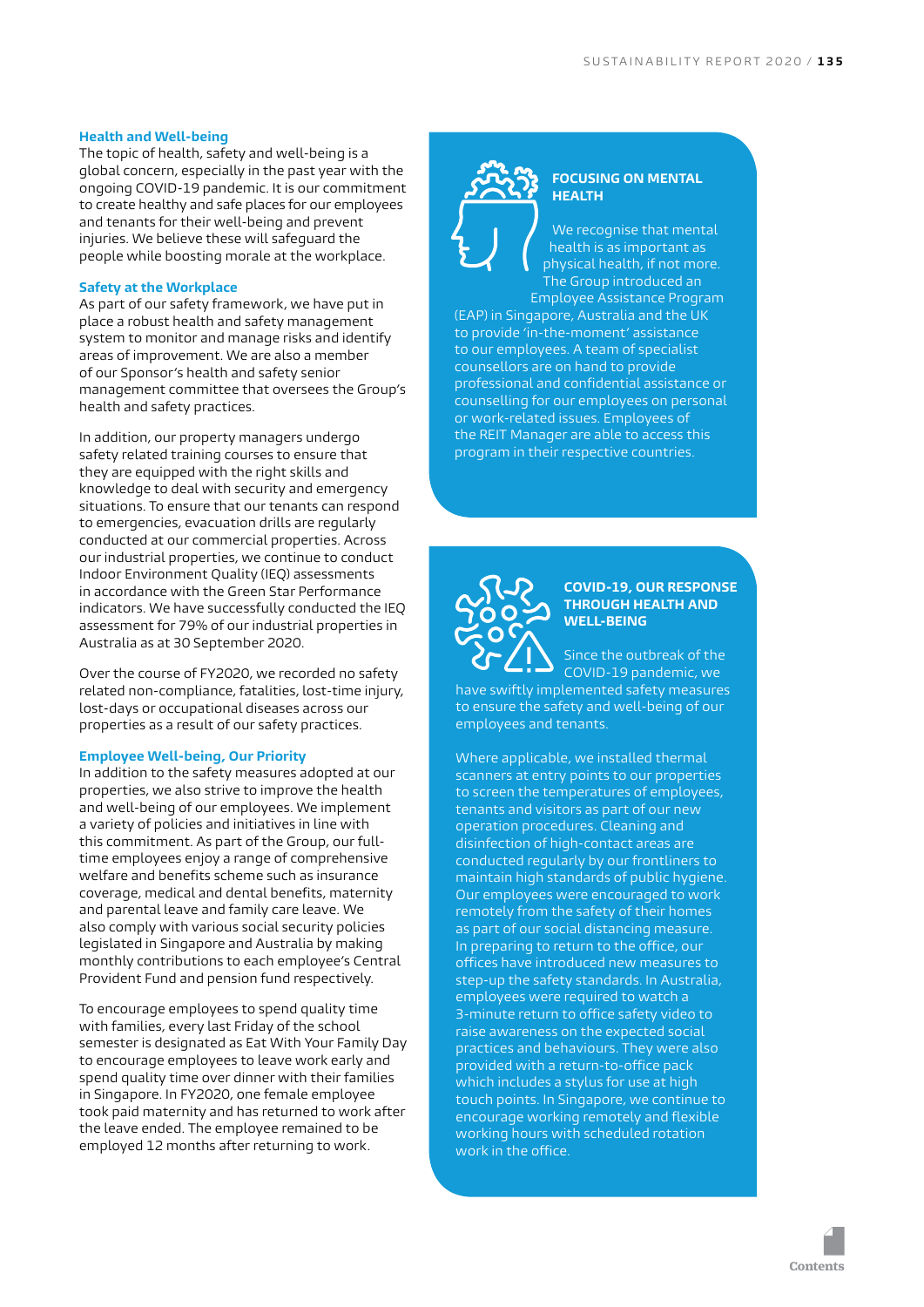#### FOCUSING ON **PEOPLE**

#### **Community Connectedness**

To create a dynamic and thriving community of the future, we need to move beyond focusing on economic growth. Guided by our Corporate Social Responsibility Policy, we seek to connect the business and social needs for sustainable development. We believe in building strong and lasting relationships with our tenants and the communities we serve. It is our priority to increase the social value of our stakeholders, leveraging our expertise and resources with a focus on education, health and the environment. The COVID-19 pandemic has curtailed some of these efforts in FY2020, nevertheless, we endeavour to connect with the community where possible.

#### **Understanding Our Tenants**

Customer satisfaction is one of our key engagements that underpins our vision of building long-term relationships with our tenants. Understanding tenants' satisfaction enables us to respond to their expectations and continuously improve the standards of our properties and services. As customer preferences evolve, we need to curate our offerings to deliver enhanced values and experiences to retain our tenants.

In Singapore, we conduct annual tenant satisfaction surveys at Alexandra Technopark and Cross Street Exchange. We are heartened to see that 99% of Alexandra Technopark tenants are satisfied with the property and the number of tenants that responded 'Satisfied to Very Satisfied' increased by 11%-points to 82% this year. At Cross Street Exchange, 95% of tenants surveyed are satisfied with the property and the number of tenants who rated 'Satisfied to Very Satisfied' increased from 70% to 79% in FY2020.

We also conduct annual tenant satisfaction surveys for our industrial tenants in Australia to gain insights into our operations and its effectiveness in delivering value and to meet our tenants' needs. Our recent survey in FY2019 showed that over 96% of tenants surveyed were satisfied with the property manager's performance. While we were unable to conduct tenant surveys this year due to the COVID-19 pandemic, we continue to have interactive engagements with our tenants through our property managers.

In Europe, we completed the first survey for our tenants in Germany and the Netherlands in FY2020. The overall responses from the tenants were positive with very good ratings for the location and quality of our buildings, including the 'Frasers Way of Working', which covers overall performance and responsiveness of property managers.

#### **Engaging with Our Tenants**

Besides providing facilities and services to our tenants, we take proactive actions to engage and connect with our tenants through tenant events and celebrating major festivities with our tenants throughout the financial year.

Central Park tenants were treated to a fun-filled day during the Melbourne Cup Competition. The event was celebrated over a lunch event at the lawn of the property with over 300 tenants getting together and enjoying drinks, canapes and a fashion show sponsored by Myer. The tenants also participated in sweepstakes while watching the race on a large television screen. The Melbourne Cup is Australia's most celebrated host racing event held at Flemington Racecourse in Melbourne.



▲ Melbourne Cup 2019, Central Park, Perth Australia



▲ R U OK Day, Central Park, Perth, Australia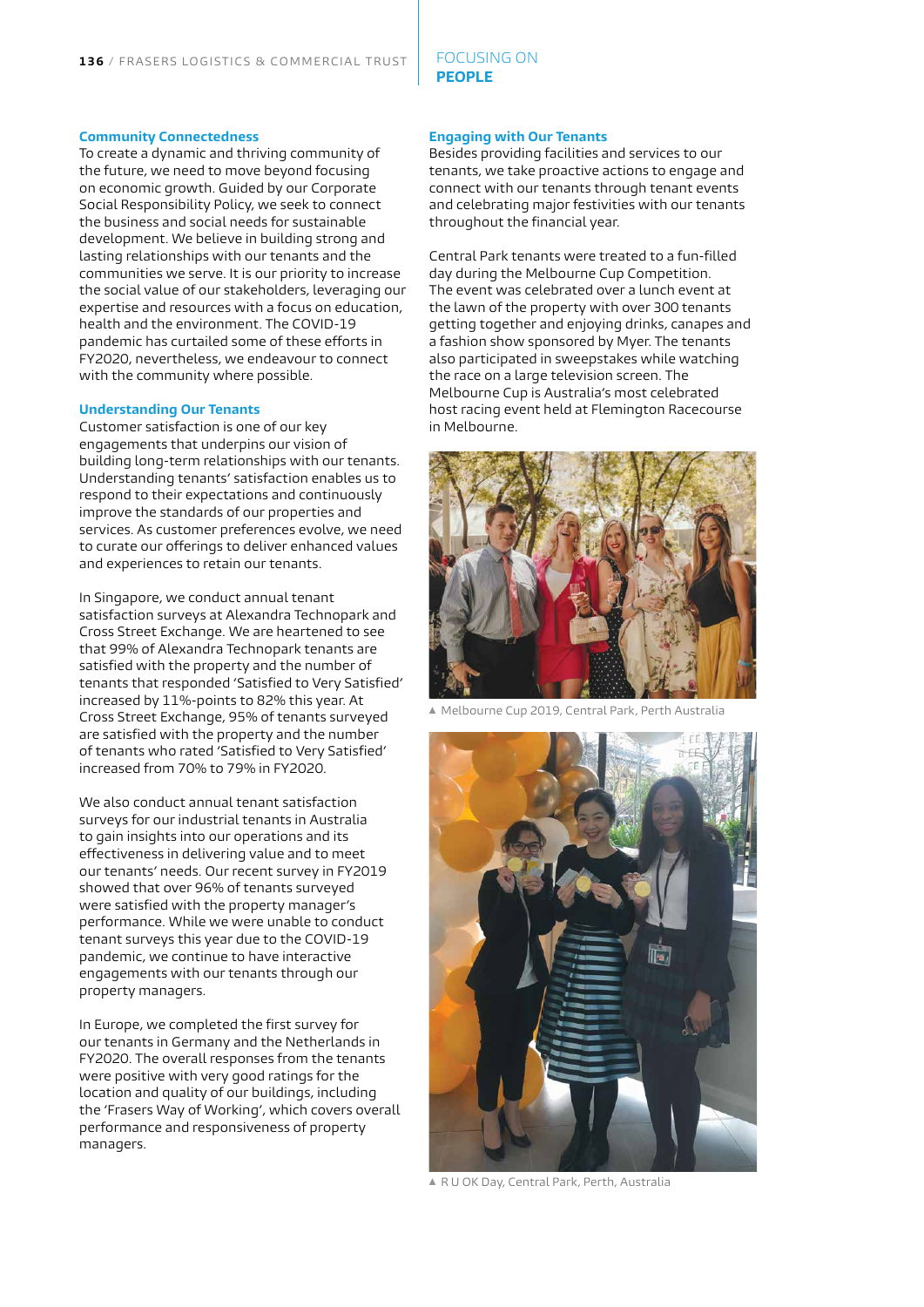

▲ Daffodil Day, Central Park, Perth, Australia

In the spirit of Christmas, a 'Find the Central Park Elf' friendly competition was held at Central Park and tenants were rewarded with attractive prizes and Christmas carols in celebration of the yuletide season. Tenants at Central Park also ushered in the Lunar New Year with a two-week long celebration which showcased a myriad of traditions and activities including lion dance performances with lucky candies and red envelopes full of prizes given out. The property management team also worked with the retail tenants to give out lucky red envelopes when customers spend at the shops.

In Singapore, we partnered with various organisations such as the Health Promotion Board, National Healthcare Group and World Wildlife Fund to organise talks and roadshows at our properties. In conjunction with Breast Cancer Awareness Month, a Mammobus Roadshow was held at Alexandra Technopoint to raise awareness and promote screening for breast cancer. The Mammobus, a mobile screening centre was deployed at the property to provide breast cancer screening services to our tenants. A blood donation drive and health talks on topics such as nutrition, excessive sugar consumption, weight lost and diet were also held at the property.

At Cross Street Exchange, we organised a 'Bring Your Own Mug' event in collaboration with our food and beverage tenants to raise environmental awareness by avoiding use of disposable utensils.

Orange juice was given to those who brought along their own mugs to the stores. A talk by the Kidney Dialysis Foundation was also conducted to raise awareness on dialysis and kidney disease prevention. A similar talk was also held at Alexandra Technopark.

#### **Supporting Our Communities**

A strong partnership with the community is essential in ensuring that the communities we serve progress together. We seek to empower and contribute meaningfully through our community investment initiatives which comprise diverse activities including corporate philanthropy, staff volunteerism and partnerships.



 Lunchtime talk by the Health Promotion Board, Alexandra Technopark, Singapore

#### **Health**

In Singapore, Alexandra Technopark and Cross Street Exchange have been partnering with Foodbank Singapore to collect and donate food items to communities with food security issues over the past few years. Collection bins are placed in these properties at strategic locations easily accessible to employees and tenants to drop off their donations. In FY2020, a total of 50 kg of food items were collected for donation.

FY2020 was a challenging year for many as a result of the COVID-19 pandemic which may have impacted a person's mental and physical well-being and requiring morale support. Central Park supported the 'R U OK? Day', a cause championing suicide prevention to raise awareness on the severity of this issue. On this day, tenants were given free coffee vouchers, cookies and merchandise. An onsite meditation class which was broadcasted virtually and a mindset workshop were also held.

For the 15th consecutive year, the Central Park management team held a fundraising event in support of Daffodil Day Appeal, Cancer Council's most iconic fundraising campaign in Australia. Fresh daffodils were sold and proceeds raised went towards supporting cancer research, education programmes and families affected by cancer.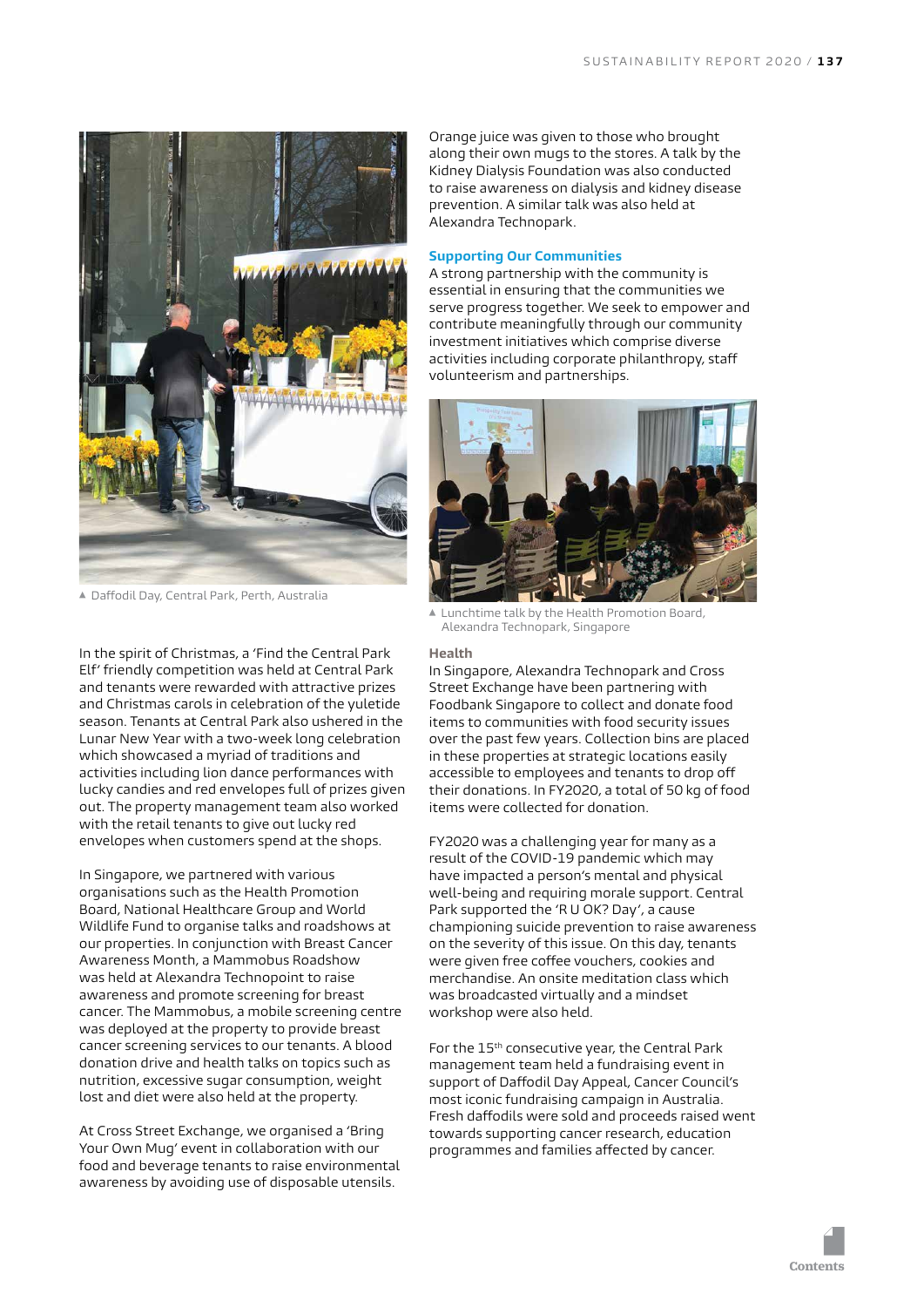#### FOCUSING ON **PEOPLE**

#### **Environment**

Australia experienced devastating bushfires across the country in early 2020 which impacted millions of hectares of lands and animals. Our employees in Australia contributed to the bushfire relief and recovery effort organised by Frasers Property Australia, collectively raising more than \$24,000 for the Salvation Army Appeal through donations from employees and matched by Frasers Property Australia Foundation. The funds were used to provide assistance, including financial assistance, supporting emotional well-being and other support services to those affected by the bushfires.

#### **Education**

In celebration of the UK's military and aviation history, Farnborough Business Park opened up the park to the public and hunting enthusiasts for the Rushmoor Borough Council's Memorial and Landmark Hunt. The Farnborough area is regarded as the birthplace of UK aviation. The event highlighted many notable sites and buildings in Farnborough Business Park rich in aviation-related history, including the FAST Museum, Farnborough Wind Tunnels and the Balloon Hangar.

#### **Community**

We are proud to have contributed more than \$8,000 towards two charitable causes, Migrant Workers' Centre and TOUCH Community Services (TOUCH) in Singapore during this pandemic.

More than \$3,000 was raised from employees across Singapore and Australia, with the REIT Manager pledging a \$3,000 matching sum, bringing the total donation amount to more than \$6,000.This was channelled to the Migrant Workers Centre, a non-government organisation whose mission is championing fair employment practices and the well-being of migrant workers in Singapore. The donation went towards supporting the migrant workers affected by the COVID-19 pandemic which had impacted their well-being and livelihoods greatly.

Similarly, the vulnerable in our society, including the low-income families, the elderly and people with special needs were impacted by the COVID-19 pandemic. We have been supporting TOUCH for a number of years and have pledged \$2,000 towards its COVID-19 Emergency Relief Fund.

For many years, Central Park had been organising Christmas Wishing Trees, benefitting the less fortunate. Tenants were encouraged to purchase gifts and place them under the Central Park Christmas Trees. This year, the Central Park management team collaborated with our tenant, Rio Tinto and worked with one of the charities under their patronage, the Pat Giles Centre which provides support to those affected by domestic violence and abuse.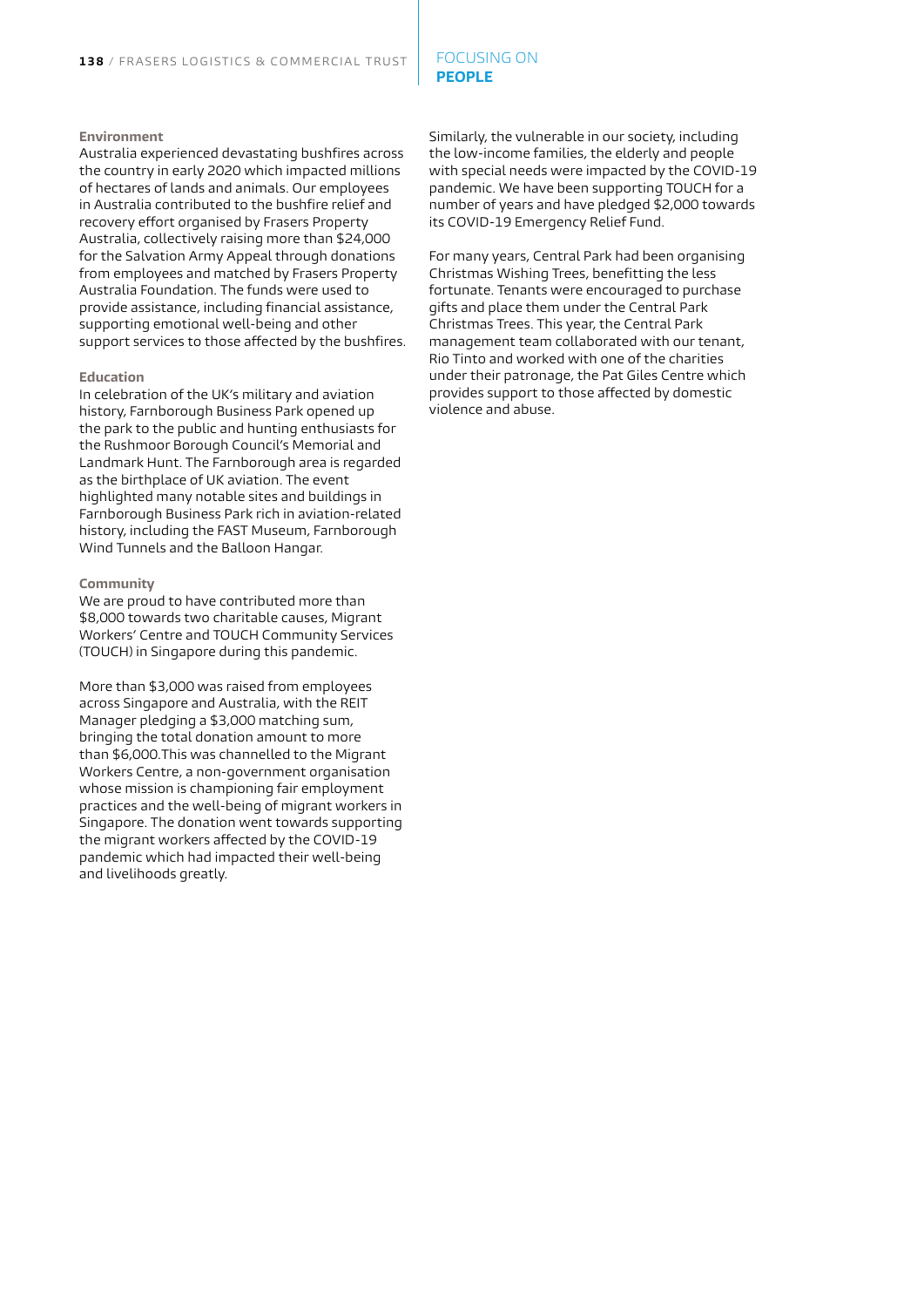# <span id="page-27-0"></span>**GRI CONTENT** INDEX

| <b>GRI Standards</b><br>2016 | <b>Disclosure</b><br>Number   | Disclosure Title                                            | Section and Page Reference/Notes                                                                                                                                                                                    |
|------------------------------|-------------------------------|-------------------------------------------------------------|---------------------------------------------------------------------------------------------------------------------------------------------------------------------------------------------------------------------|
| <b>Universal Standards</b>   |                               |                                                             |                                                                                                                                                                                                                     |
| GRI 102: General             | <b>Organisational Profile</b> |                                                             |                                                                                                                                                                                                                     |
| <b>Disclosures</b>           | $102 - 1$                     | Name of the organisation                                    | Frasers Logistics & Commercial Trust                                                                                                                                                                                |
|                              | 102-2                         | Activities, brands, products, and services                  | About Frasers Logistics & Commercial Trust. pg. 4                                                                                                                                                                   |
|                              | $102 - 3$                     | Location of headquarters                                    | Corporate Information, inside back cover                                                                                                                                                                            |
|                              | 102-4                         | Location of operations                                      | About Frasers Logistics & Commercial Trust, pg. 4                                                                                                                                                                   |
|                              | $102 - 5$                     | Ownership and legal form                                    | About Frasers Logistics & Commercial Trust, pg. 4<br>Organisation Structure, pg. 19                                                                                                                                 |
|                              | 102-6                         | Markets served                                              | About Frasers Logistics & Commercial Trust. pg. 4<br>Property Overview, pgs. 44-54<br>Property Profiles, pgs. 56-69                                                                                                 |
|                              | 102-7                         | Scale of the organisation                                   | About Frasers Logistics & Commercial Trust. pg. 4<br>Focusing on People - Diversity & Inclusion<br>pgs. 132-133                                                                                                     |
|                              | 102-8                         | Information on employees and other<br>workers               | Focusing on People - Diversity & Inclusion, pg. 132,<br>Health & Well-being, pg. 135                                                                                                                                |
|                              | 102-9                         | Supply chain                                                | Managing Sustainability – Stakeholder Engagement,<br>pg. 116<br>Consuming Responsibly - Materials & Supply Chain,<br>pg. 125<br>Focusing on people - Health & Well-being,<br>pgs. 131, 135                          |
|                              | 102-10                        | Significant changes to organisation and its<br>supply chain | The merger of FLT and FCOT became effective on 15<br>April 2020 and the enlarged platform was renamed<br>to FLCT.<br>About Frasers Logistics & Commercial Trust. pg. 4<br>About This Report - Report Scope, pg. 112 |
|                              | 102-11                        | Precautionary principle or approach                         | FLCT does not specifically refer to the precautionary<br>approach when managing risk; however, our<br>management approach is risk-based, and<br>underpinned by our internal audit framework.                        |
|                              | 102-12                        | External initiatives                                        | Managing Sustainability - Industry Alignment,<br>pg. 117                                                                                                                                                            |
|                              | 102-13                        | Membership of associations                                  | Managing Sustainability - Industry Alignment,<br>pg. 117                                                                                                                                                            |
|                              | <b>Strategy</b>               |                                                             |                                                                                                                                                                                                                     |
|                              | 102-14                        | Statement from senior decision-maker                        | Board Statement, pg. 113                                                                                                                                                                                            |
|                              | 102-15                        | Key impacts, risks and opportunities                        | Board Statement, pg. 113<br>Acting Progressively - Resilient Properties,<br>pgs. 120, 124<br>Enterprise-Wide Risk Management, pgs. 110-111                                                                          |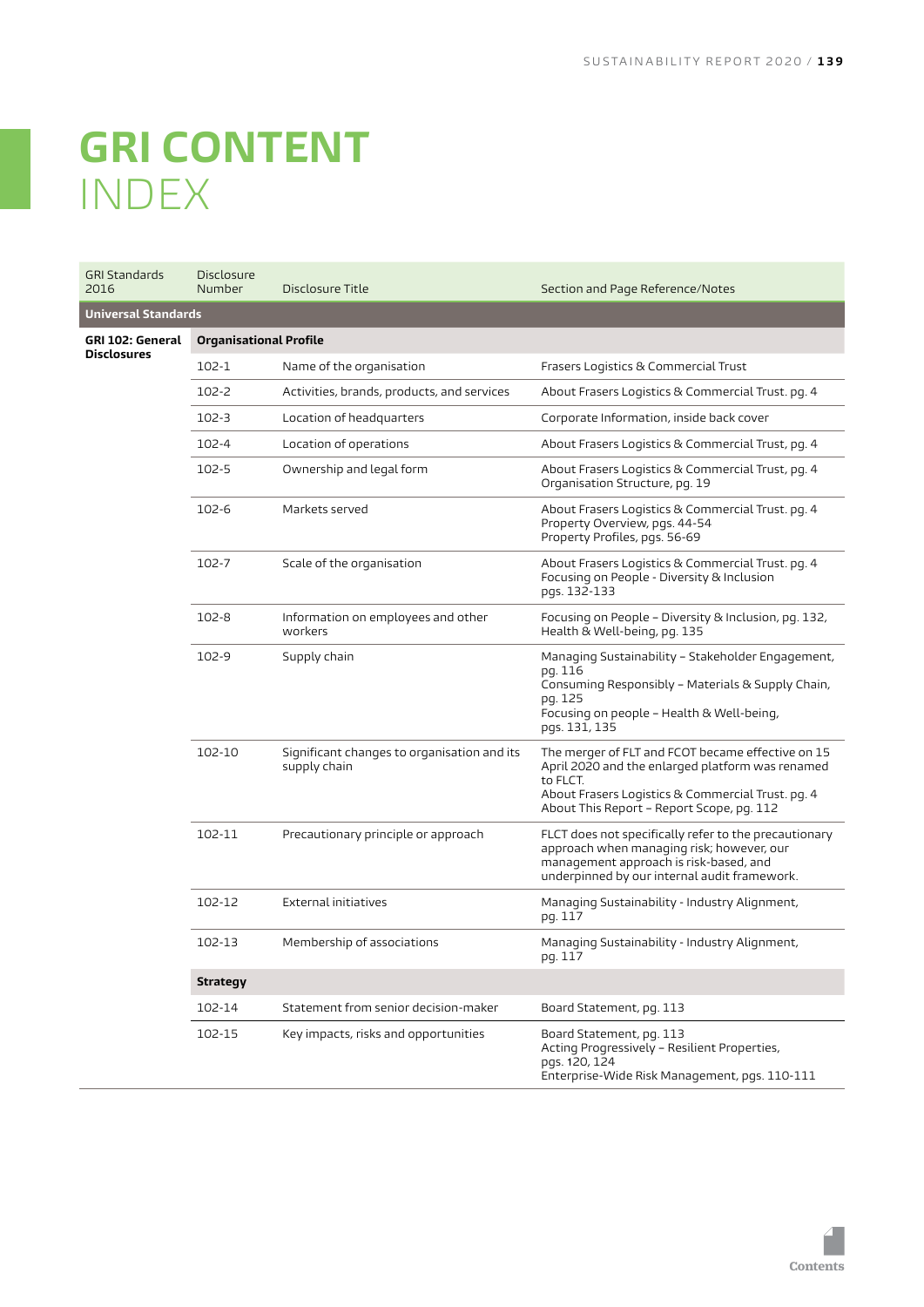| <b>GRI Standards</b><br>2016 | <b>Disclosure</b><br>Number | Disclosure Title                                                                 | Section and Page Reference/Notes                                                                                                                                                                                                          |
|------------------------------|-----------------------------|----------------------------------------------------------------------------------|-------------------------------------------------------------------------------------------------------------------------------------------------------------------------------------------------------------------------------------------|
| GRI 102: General             | <b>Ethics and Integrity</b> |                                                                                  |                                                                                                                                                                                                                                           |
| <b>Disclosures</b>           | 102-16                      | Values, principles, standards, and norms of<br>behaviour                         | Acting Progressively - Risk-based Management, pgs.<br>120-121                                                                                                                                                                             |
|                              | 102-17                      | Mechanisms for advice and concerns about<br>ethics                               | Corporate Governance, pgs. 145-184<br>Acting Progressively - Risk-based Management,<br>pgs. 120-121                                                                                                                                       |
|                              | Governance                  |                                                                                  |                                                                                                                                                                                                                                           |
|                              | 102-18                      | Governance structure                                                             | Organisation and Corporate Structure, pg. 19<br>Board of Directors, pgs. 20-24<br>Management Team, pgs. 26-29<br>Managing Sustainability, pgs. 116-117<br>Corporate Governance, pgs. 145 -184<br>Corporate Information, inside back cover |
|                              | 102-19                      | Delegating authority                                                             | Managing Sustainability, pg. 116<br>Corporate Governance, pg. 138                                                                                                                                                                         |
|                              | 102-20                      | Executive-level responsibility for economic,<br>environmental, and social topics | Managing Sustainability, pg. 116                                                                                                                                                                                                          |
|                              | 102-21                      | Consulting stakeholders on economic,<br>environmental and social topics          | Managing Sustainability, pgs. 116-117                                                                                                                                                                                                     |
|                              | 102-22                      | Composition of the highest governance<br>body and its committee                  | Board of Directors, pgs. 20-24<br>Managing Sustainability, pgs. 116-117                                                                                                                                                                   |
|                              | 102-23                      | Chair of the highest governance body                                             | Board of Directors, pgs. 20 to 24                                                                                                                                                                                                         |
|                              | 102-24                      | Nominating and selecting the highest<br>governance body                          | Corporate Governance, pgs. 156-157                                                                                                                                                                                                        |
|                              | 102-25                      | Conflicts of interest                                                            | Corporate Governance, pg. 163                                                                                                                                                                                                             |
|                              | 102-26                      | Role of highest governance body in setting<br>purpose, values, and strategy      | Managing Sustainability, pg. 116<br>Corporate Governance, pgs. 145-146                                                                                                                                                                    |
|                              | 102-27                      | Collective knowledge of highest<br>governance body                               | Corporate Governance, pg. 155                                                                                                                                                                                                             |
|                              | 102-28                      | Evaluating the highest governance body's<br>performance                          | Corporate Governance, pgs. 163-164                                                                                                                                                                                                        |
|                              | 102-29                      | Identifying and managing economic,<br>environmental, and social impacts          | Managing Sustainability - Materiality Assessment,<br>pgs. 118-119                                                                                                                                                                         |
|                              | 102-30                      | Effectiveness of risk management<br>processes                                    | Managing Sustainability - Sustainability Governance,<br>pgs. 116-119<br>Corporate Governance, pgs. 173-174                                                                                                                                |
|                              | 102-31                      | Review of economic, environmental, and<br>social topics                          | Managing Sustainability, pgs. 116-119                                                                                                                                                                                                     |
|                              | 102-32                      | Highest governance body's role in<br>sustainability reporting                    | Board Statement, pg. 113<br>Managing Sustainability, pgs. 116-119                                                                                                                                                                         |
|                              | 102-33                      | Communicating critical concerns                                                  | Corporate Governance, pg. 175                                                                                                                                                                                                             |
|                              | 102-34                      | Nature and total number of critical<br>concerns                                  | Enterprise-wide Risk Management, pgs. 110-111                                                                                                                                                                                             |
|                              | 102-35                      | Remuneration policies                                                            | Corporate Governance, pgs. 164-168                                                                                                                                                                                                        |
|                              | 102-36                      | Process for determining remuneration                                             | Corporate Governance, pg. 165                                                                                                                                                                                                             |
|                              | 102-37                      | Stakeholders' involvement in remuneration                                        | Corporate Governance, pg. 165                                                                                                                                                                                                             |
|                              | 102-38                      | Annual total compensation ratio                                                  | We are unable to disclose the ratio due to our highly<br>competitive labour market.                                                                                                                                                       |
|                              | 102-39                      | Percentage increase in annual total<br>compensation ratio                        | We are unable to disclose the ratio due to<br>confidentiality constraints.                                                                                                                                                                |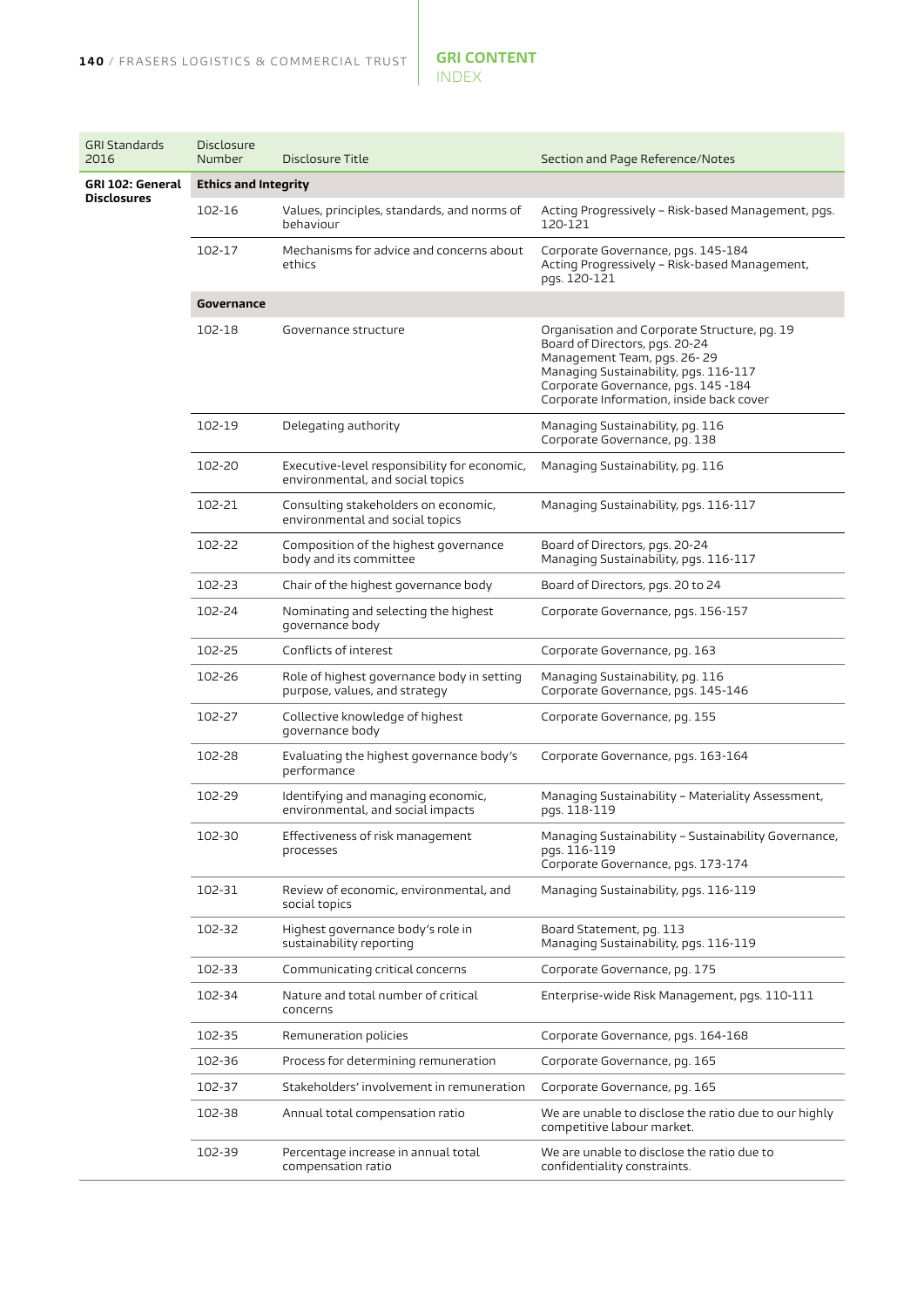| <b>GRI Standards</b><br>2016                      | Disclosure<br>Number      | Disclosure Title                                                                  | Section and Page Reference/Notes                                                                                                                                      |
|---------------------------------------------------|---------------------------|-----------------------------------------------------------------------------------|-----------------------------------------------------------------------------------------------------------------------------------------------------------------------|
| GRI 102: General                                  | Stakeholder Engagement    |                                                                                   |                                                                                                                                                                       |
| <b>Disclosures</b>                                | 102-40                    | List of stakeholder groups                                                        | Managing Sustainability - Stakeholder Engagement,<br>pgs. 116-117                                                                                                     |
|                                                   | 102-41                    | Collective bargaining agreements                                                  | There are no collective bargaining agreements in<br>place.                                                                                                            |
|                                                   | 102-42                    | Identifying and selecting stakeholders                                            | Managing Sustainability - Stakeholder Engagement,<br>pgs. 116-117                                                                                                     |
|                                                   | 102-43                    | Approach to stakeholder engagement                                                | Managing Sustainability - Stakeholder Engagement,<br>pgs. 116-117                                                                                                     |
|                                                   | 102-44                    | Key topics and concerns raised                                                    | Managing Sustainability – Stakeholder Engagement,<br>pgs. 116-117                                                                                                     |
|                                                   | <b>Reporting Practice</b> |                                                                                   |                                                                                                                                                                       |
|                                                   | 102-45                    | Entities included in the consolidated<br>financial statements                     | Organisation Structure, pg. 19<br>Notes to Financial Statements, pgs. 289-292                                                                                         |
|                                                   | 102-46                    | Defining report content and topic<br><b>Boundaries</b>                            | About This Report - Report Scope, pg. 112<br>Managing Sustainability - Stakeholder Engagement,<br>pgs. 116-117; Materiality Assessment, pgs. 118-119                  |
|                                                   | 102-47                    | List of material topics                                                           | Managing Sustainability –Materiality Assessment,<br>pgs. 118-119                                                                                                      |
|                                                   | 102-48                    | Restatements of information                                                       | Consuming Responsibly - Energy & Carbon,<br>pgs. 126-127, Water, pgs. 129-130                                                                                         |
|                                                   | 102-49                    | Changes in reporting                                                              | Managing Sustainability – Materiality Assessment,<br>pgs. 118-119                                                                                                     |
|                                                   | 102-50                    | Reporting period                                                                  | About This Report, pg. 112                                                                                                                                            |
|                                                   | 102-51                    | Date of most recent report                                                        | September 2019                                                                                                                                                        |
|                                                   | 102-52                    | Reporting cycle                                                                   | Annual                                                                                                                                                                |
|                                                   | 102-53                    | Contact point for questions regarding the<br>report                               | About This Report - Feedback, pg. 112                                                                                                                                 |
|                                                   | 102-54                    | Claims of reporting in accordance with GRI<br>Standards                           | About This Report, pg.112                                                                                                                                             |
|                                                   | 102-55                    | GRI content index                                                                 | GRI Content Index, pgs. 139-144                                                                                                                                       |
|                                                   | 102-56                    | External assurance                                                                | We have not sought external assurance on this<br>data; however we intend to review this stance in the<br>future.                                                      |
| <b>Management Approach</b>                        |                           |                                                                                   |                                                                                                                                                                       |
| GRI 103:<br>Management<br>Approach                | 103-1                     | Explanation of the material topic and its<br>boundary                             | Managing Sustainability - Materiality Assessment,<br>pgs. 118-119                                                                                                     |
| <b>Topic-specific Standards</b>                   |                           |                                                                                   |                                                                                                                                                                       |
| <b>Economic Performance</b>                       |                           |                                                                                   |                                                                                                                                                                       |
| GRI 103:<br>Management                            | 103-2                     | The management approach and its<br>components                                     | Our Strategy, pgs. 8-9                                                                                                                                                |
| Approach                                          | $103 - 3$                 | Evaluation of the management approach                                             |                                                                                                                                                                       |
| <b>GRI 201:</b><br><b>Economic</b><br>Performance | $201-1$                   | Direct economic value generated and<br>distributed                                | Financial Highlights, pgs. 6-7<br>Financial Statements, pgs. 186-292<br>Financial Review, pgs. 30-31<br>Focusing on People - Community Connectedness,<br>pgs. 136-138 |
|                                                   | 201-2                     | Financial implications and other risks and<br>opportunities due to climate change | Acting Progressively - Resilient Properties,<br>pg. 124                                                                                                               |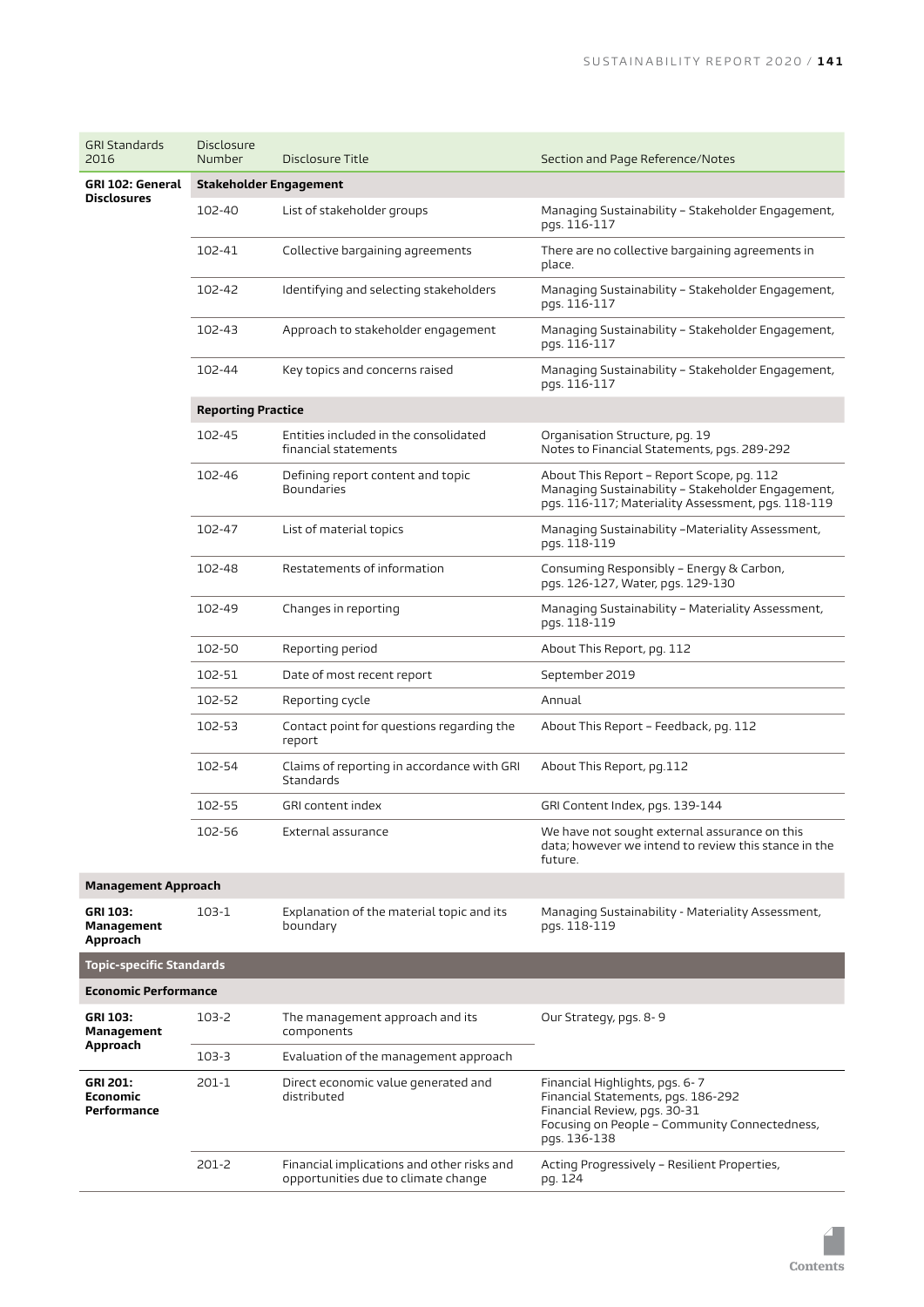| <b>GRI Standards</b><br>2016                         | <b>Disclosure</b><br>Number | Disclosure Title                                                                       | Section and Page Reference/Notes                                                                                                               |
|------------------------------------------------------|-----------------------------|----------------------------------------------------------------------------------------|------------------------------------------------------------------------------------------------------------------------------------------------|
| <b>Economic Performance</b>                          |                             |                                                                                        |                                                                                                                                                |
| <b>GRI 201:</b><br><b>Economic</b><br>Performance    | $201-3$                     | Defined benefit plan obligations and other<br>retirement plans                         | Focusing on People – Health & Well-being,<br>pg. 135                                                                                           |
|                                                      | 201-4                       | Financial assistance received from government                                          | Information is not disclosed due to its confidential<br>and sensitive nature                                                                   |
| Anti-corruption                                      |                             |                                                                                        |                                                                                                                                                |
| GRI 103:<br>Management<br>Approach                   | 103-2                       | The management approach and its<br>components                                          | Acting Progressively – Risk-based Management,<br>pg. 121                                                                                       |
|                                                      | 103-3                       | Evaluation of the management approach                                                  |                                                                                                                                                |
| <b>GRI 205:</b><br>Anti-corruption                   | 205-1                       | Operations assessed for risks related to<br>corruption                                 | Acting Progressively - Risk-based Management,<br>pg. 121                                                                                       |
|                                                      | 205-2                       | Communication and training about anti-<br>corruption policies and procedures           | Corporate Governance, pg. 178<br>Acting Progressively - Risk-based Management,<br>pg. 121<br>Focusing on People - Skills & Leadership, pg. 134 |
|                                                      | $205 - 3$                   | Confirmed incidents of corruption and actions<br>taken                                 | Acting Progressively - Risk-based Management,<br>pg. 121                                                                                       |
| <b>Environmental Compliance</b>                      |                             |                                                                                        |                                                                                                                                                |
| GRI 103:<br>Management<br>Approach                   | 103-2                       | The management approach and its<br>components                                          | Acting Progressively - Risk-based Management,<br>pg. 121                                                                                       |
|                                                      | 103-3                       | Evaluation of the management approach                                                  |                                                                                                                                                |
| <b>GRI 307:</b><br>Environmental<br>Compliance       | 307-1                       | Non-compliance with environmental laws and<br>requlations                              | Acting Progressively - Risk-based Management,<br>pg. 121                                                                                       |
| <b>Ethical Marketing</b>                             |                             |                                                                                        |                                                                                                                                                |
| GRI 103:<br>Management<br>Approach                   | 103-2                       | The management approach and its<br>components                                          | Acting Progressively - Risk-based Management,<br>pg. 121                                                                                       |
|                                                      | 103-3                       | Evaluation of the management approach                                                  |                                                                                                                                                |
| <b>GRI 417:</b><br><b>Marketing and</b><br>Labelling | 417-1                       | Requirements for product and service<br>information and labeling                       | Not applicable due to the nature of our business.                                                                                              |
|                                                      | 417-2                       | Incidents of non-compliance concerning<br>product and service information and labeling | Not applicable due to the nature of our business.                                                                                              |
|                                                      | 417-3                       | Incidents of non-compliance concerning<br>marketing communications                     | Acting Progressively - Risk-based Management,<br>pg. 121                                                                                       |
| <b>Energy Management</b>                             |                             |                                                                                        |                                                                                                                                                |
| GRI 103:<br>Management<br>Approach                   | 103-2                       | The management approach and its<br>components                                          | Consuming Responsibly - Energy & Carbon,<br>pgs. 126-129                                                                                       |
|                                                      | 103-3                       | Evaluation of the management approach                                                  |                                                                                                                                                |
| GRI 302: Energy                                      | 302-1                       | Energy consumption within the organization                                             | Consuming Responsibly - Energy & Carbon,<br>pgs. 126-129                                                                                       |
|                                                      | 302-2                       | Energy consumption outside of the<br>organization                                      | Consuming Responsibly - Energy & Carbon,<br>pgs. 126-129                                                                                       |
|                                                      | 302-3                       | Energy intensity                                                                       | Consuming Responsibly - Energy & Carbon,<br>pgs. 126-129                                                                                       |
|                                                      | 302-4                       | Reduction of energy consumption                                                        | Consuming Responsibly - Energy & Carbon,<br>pgs. 126-129                                                                                       |
|                                                      | 302-5                       | Reductions in energy requirements of products<br>and services                          | Consuming Responsibly - Energy & Carbon,<br>pgs. 126-129                                                                                       |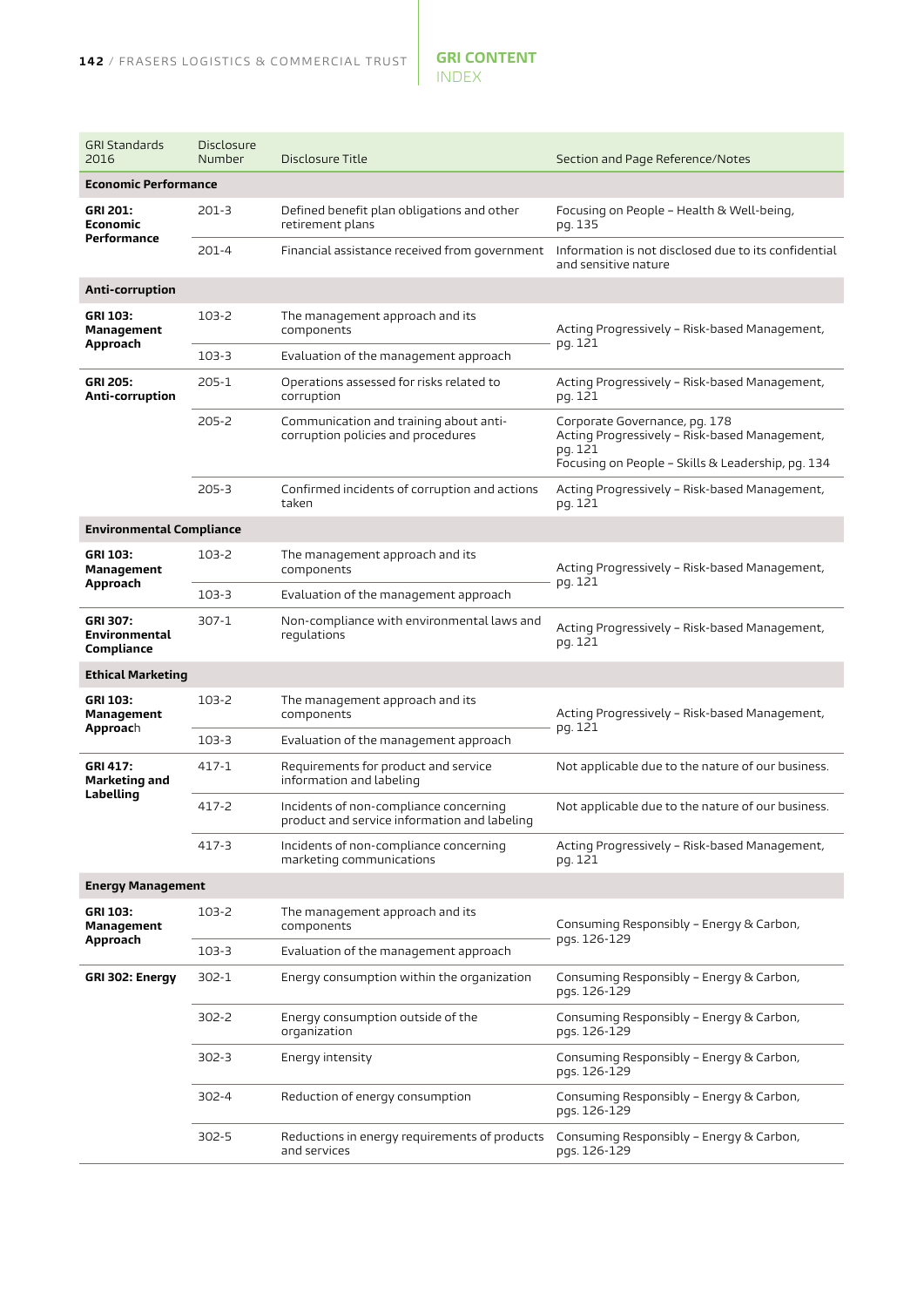| <b>GRI Standards</b><br>2016           | <b>Disclosure</b><br>Number | Disclosure Title                                                                                         | Section and Page Reference/Notes                                                                                                                                   |
|----------------------------------------|-----------------------------|----------------------------------------------------------------------------------------------------------|--------------------------------------------------------------------------------------------------------------------------------------------------------------------|
| <b>Energy Management</b>               |                             |                                                                                                          |                                                                                                                                                                    |
| GRI 305:<br>Emissions                  | $305 - 1$                   | Direct (Scope 1) GHG emissions                                                                           | Consuming Responsibly - Energy & Carbon,<br>pgs. 126-129                                                                                                           |
|                                        | $305 - 2$                   | Energy indirect (Scope 2) GHG emissions                                                                  | Consuming Responsibly - Energy & Carbon,<br>pgs. 126-129                                                                                                           |
|                                        | $305 - 3$                   | Other indirect (Scope 3) GHG emissions                                                                   | Consuming Responsibly - Energy & Carbon,<br>pgs. 126-129                                                                                                           |
|                                        | 305-4                       | GHG emissions intensity                                                                                  | Consuming Responsibly - Energy & Carbon,<br>pgs. 126-129                                                                                                           |
|                                        | 305-5                       | Reduction of GHG emissions                                                                               | Consuming Responsibly - Energy & Carbon,<br>pgs. 126-129                                                                                                           |
|                                        | $305 - 6$                   | Emissions of ozone-depleting substances<br>(ODS)                                                         | Not significant due to the nature of our business.                                                                                                                 |
|                                        | 305-7                       | Nitrogen oxides (NOX), sulfur oxides (SOX), and<br>other significant air emissions                       | Not significant due to the nature of our business.                                                                                                                 |
| <b>Water Management</b>                |                             |                                                                                                          |                                                                                                                                                                    |
| GRI 103:<br>Management<br>Approach     | 103-2                       | The management approach and its<br>components                                                            | Consuming Responsibly - Water, pgs. 129-130                                                                                                                        |
|                                        | 103-3                       | Evaluation of the management approach                                                                    |                                                                                                                                                                    |
| GRI 303: Water                         | 303-1                       | Water withdrawal by source                                                                               | All water consumed is from purchased utilities.<br>Rainwater is harvested and water is recycled at<br>certain sites<br>Consuming Responsibly - Water, pgs. 129-130 |
|                                        | 303-2                       | Water sources significantly affected by<br>withdrawal of water                                           | Consuming Responsibly - Water, pgs. 129-130                                                                                                                        |
|                                        | $303 - 3$                   | Water recycled and reused                                                                                | Consuming Responsibly - Water, pgs. 129-130                                                                                                                        |
| <b>Staff Retention and Development</b> |                             |                                                                                                          |                                                                                                                                                                    |
| GRI 103:<br>Management<br>Approach     | 103-2                       | The management approach and its<br>components                                                            | Focusing on People- Diversity & Inclusion,<br>pgs. 132-133, Skills & Leadership, pg. 134                                                                           |
|                                        | 103-3                       | Evaluation of the management approach                                                                    |                                                                                                                                                                    |
| GRI 401:<br>Employment                 | $401 - 1$                   | New employee hires and employee turnover                                                                 | Focusing on People – Diversity & Inclusion,<br>pgs. 132-133                                                                                                        |
|                                        | 401-2                       | Benefits provided to full-time employees that<br>are not provided to temporary or part-time<br>employees | Focusing on People - Diversity & Inclusion,<br>pgs. 132-133                                                                                                        |
|                                        | 401-3                       | Parental leave                                                                                           | Focusing on People - Diversity & Inclusion,<br>pgs. 132-133                                                                                                        |
| GRI 404:<br>Training and<br>Education  | 404-1                       | Average hours of training per year per<br>employee                                                       | Focusing on People - Skills & Leadership, pg. 134                                                                                                                  |
|                                        | 404-2                       | Programs for upgrading employee skills and<br>transition assistance programs                             |                                                                                                                                                                    |
|                                        | 404-3                       | Percentage of employees receiving regular<br>performance and career development reviews                  | Focusing on People – Diversity & Inclusion,<br>pgs. 132-133                                                                                                        |